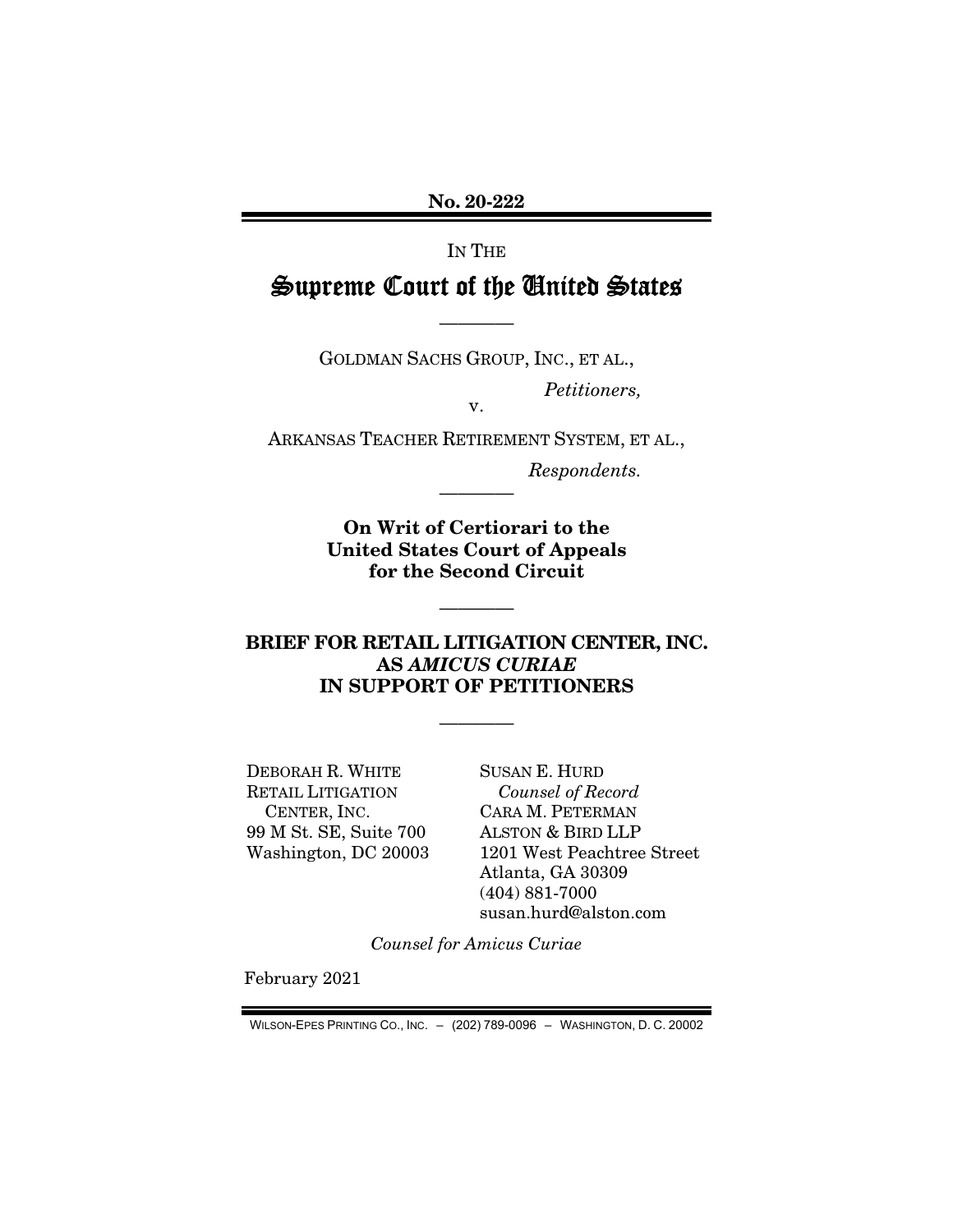## TABLE OF CONTENTS

| ۰, |
|----|
|----|

| TABLE OF AUTHORITIES                                                                                                                                                                                                             | iii            |
|----------------------------------------------------------------------------------------------------------------------------------------------------------------------------------------------------------------------------------|----------------|
| INTEREST OF AMICUS CURIAE                                                                                                                                                                                                        | $\mathbf{1}$   |
| SUMMARY OF ARGUMENT                                                                                                                                                                                                              | $\overline{2}$ |
|                                                                                                                                                                                                                                  | $\overline{4}$ |
| I. THE COURT OF APPEALS' DECISION<br>VIOLATES THIS COURT'S MANDATE<br>THAT DEFENDANTS BE AFFORDED<br>A MEANINGFUL OPPORTUNITY TO<br>REBUT THE BASIC PRESUMPTION<br>AT CLASS CERTIFICATION                                        | $\overline{4}$ |
| A. Defendants Must be Permitted to<br>Offer at Class Certification "Any"<br>Evidence that "Severs the Link"<br>Between an Alleged Misrepresenta-                                                                                 | $\overline{4}$ |
| B. Plaintiffs' Invocation of the Inflation<br>Maintenance Theory Significantly<br>Increases the Burden on Defendants<br>to Rebut the Basic Presumption and<br>Has Recently Led to a Number of<br>Substantial Settlements Against | 6              |
| C. The Court of Appeals Contravened<br>Halliburton II in Prohibiting<br>Petitioners' Evidence that Generic<br>and Aspirational Statements Could<br>Not Have Artificially Maintained                                              |                |
|                                                                                                                                                                                                                                  | 11             |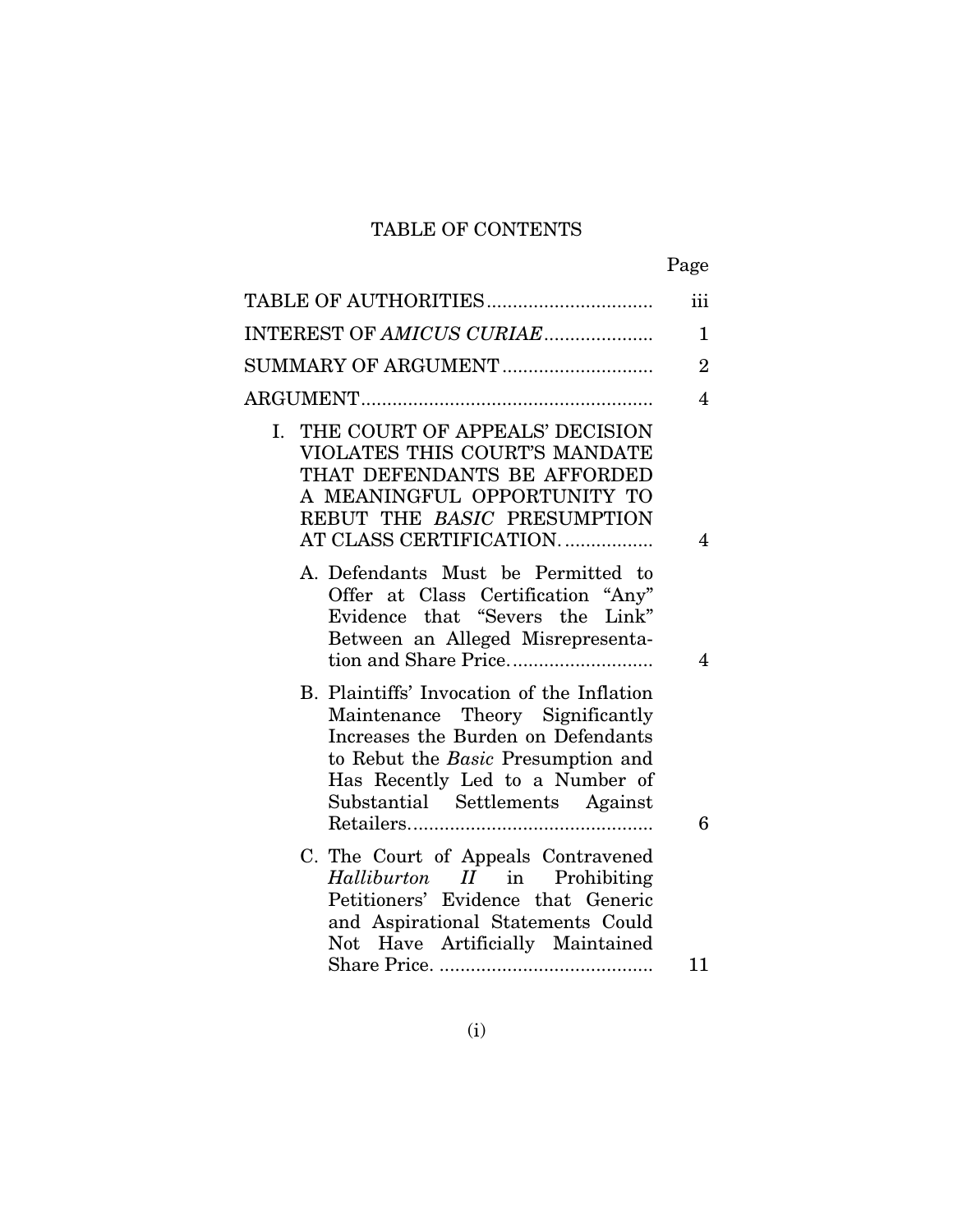# TABLE OF CONTENTS—Continued

Page

| II. AS SOCIAL RESPONSIBILITY DIS- |     |
|-----------------------------------|-----|
| CLOSURES EXPAND, SO TOO DOES      |     |
| LIABILITY RISK UNDER THE COURT    |     |
|                                   | 16. |
|                                   | -21 |

ii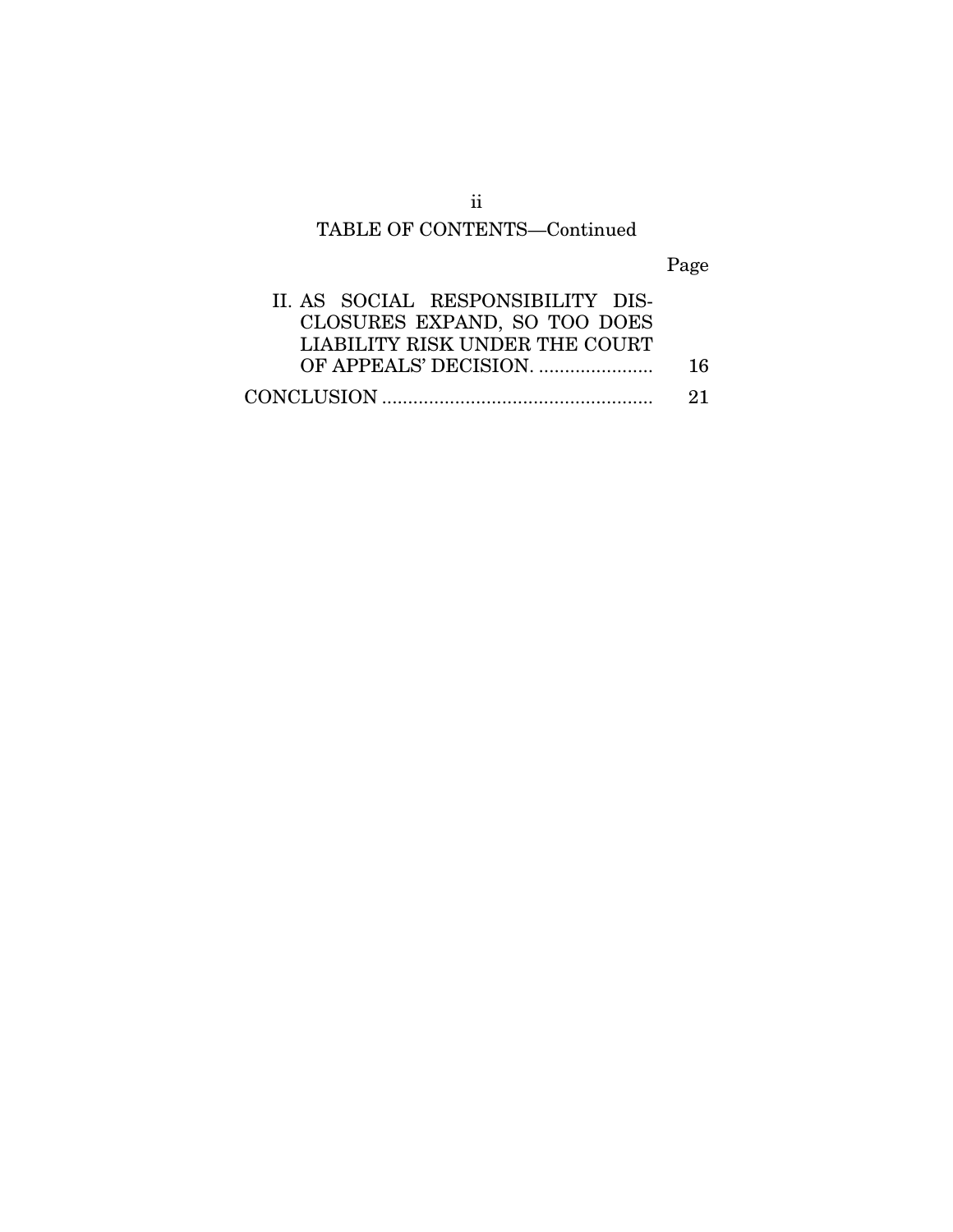## iii TABLE OF AUTHORITIES

 $\begin{tabular}{cc} \textbf{CASES} & \textbf{Page(s)}\\ \end{tabular}$ 

| Amgen Inc. v. Conn. Ret. Plans<br>& Trust Funds,                                                                                   |    |
|------------------------------------------------------------------------------------------------------------------------------------|----|
|                                                                                                                                    | 14 |
| Basic Inc. v. Levinson,                                                                                                            |    |
| Cent. Bank of Denver, N.A. v. First<br>Interstate Bank of Denver, N.A.,                                                            | 5  |
| City of Pontiac Gen. Emp. Ret. Sys. v. Bush,<br>Civ. No. 20-06651                                                                  | 19 |
| Comcast Corp. v. Behrend,                                                                                                          | 13 |
| Coopers & Lybrand v. Livesay,                                                                                                      | 3  |
| Dura Pharms., Inc. v. Broudo,                                                                                                      | 5  |
| Falat v. Sacks,<br>Civ. No. 20-01782                                                                                               | 19 |
| Halliburton Co. v. Erica P. John Fund, Inc.,                                                                                       |    |
| <b>IBEW</b> Local 98 Pension Fund v.<br>Best Buy Co.,<br>Civ. No. 11-429, 2014 U.S. Dist.<br>LEXIS 108409 (D. Minn. Aug. 6, 2014), |    |
| rev'd, 818 F.3d 775 (8th Cir. 2016) 10, 11                                                                                         |    |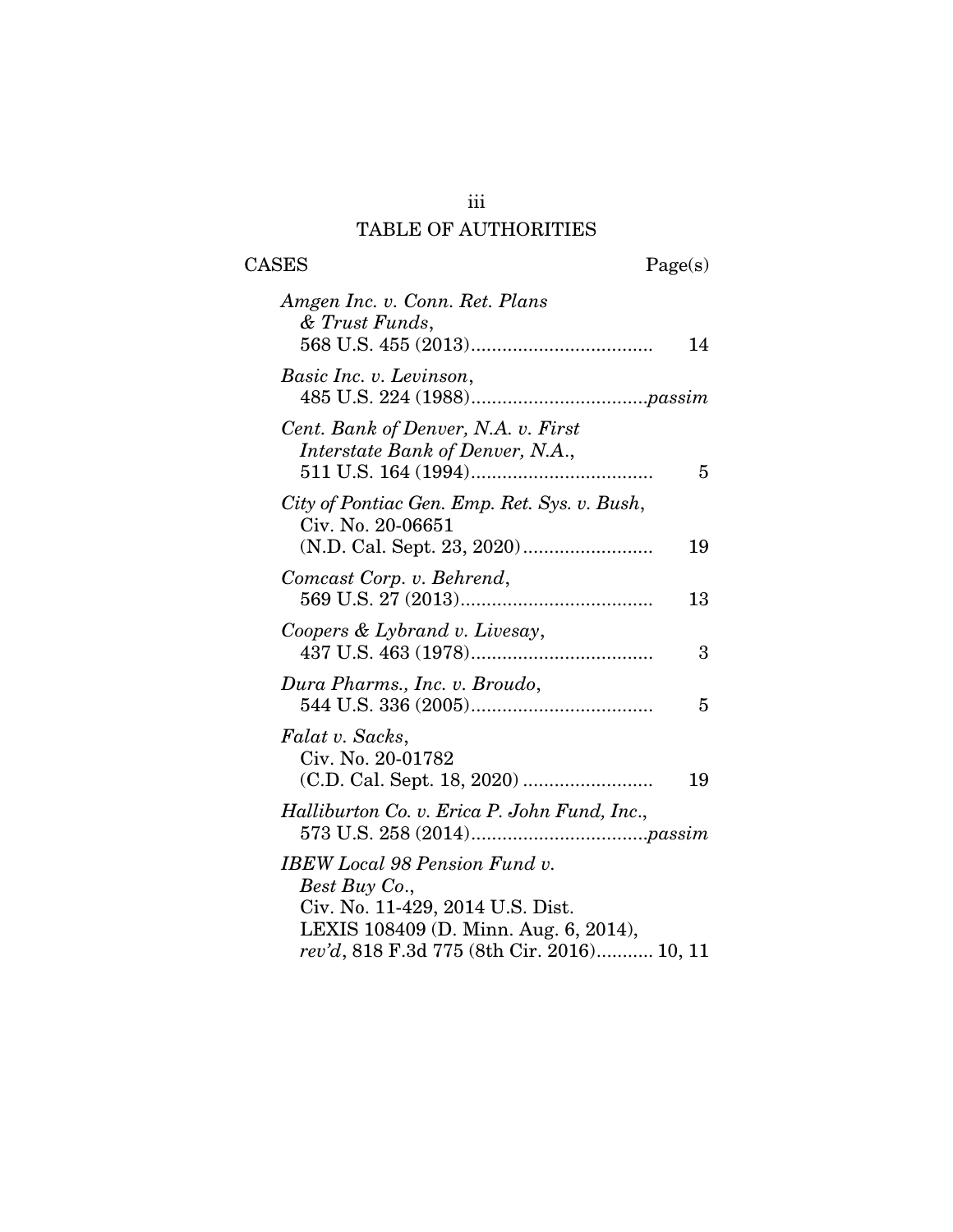# Page(s)

| In re Advance Auto Parts, Inc. Sec. Litig.,<br>Civ. No. 18-212, 2020 U.S. Dist.<br>LEXIS 208085 (D. Del. Nov. 6, 2020) 10, 11 |
|-------------------------------------------------------------------------------------------------------------------------------|
| In re Signet Jewelers Ltd. Sec. Litig.,<br>Civ. No. 16-6728, 2019 U.S. Dist.<br>LEXIS 114695 (S.D.N.Y. July 10, 2019)  9, 11  |
| Kiger v. Mollenkopf,<br>Civ. No. 20-1355<br>19                                                                                |
| Kirtsaeng v. John Wiley & Sons, Inc.,<br>1                                                                                    |
| Klein v. Ellison,<br>Civ. No. 20-04439<br>19                                                                                  |
| Lee v. Fisher,<br>Civ. No. 20-06163<br>19                                                                                     |
| Marcus v. J.C. Penney Co.,<br>Civ. No. 13-736, 2017 U.S. Dist.<br>LEXIS 33257 (E.D. Tex. Mar. 8, 2017) 9, 11                  |
| Pirnik v. Fiat Chrysler Autos., N.V.,                                                                                         |
| SEB Inv. Mgmt. AB v. Symantec Corp.,<br>Civ. No. 18-02902, 2020 U.S. Dist.<br>LEXIS 81661 (N.D. Cal. May 8, 2020)  10, 11     |
| South Dakota v. Wayfair, Inc.,<br>$\mathbf{1}$                                                                                |

iv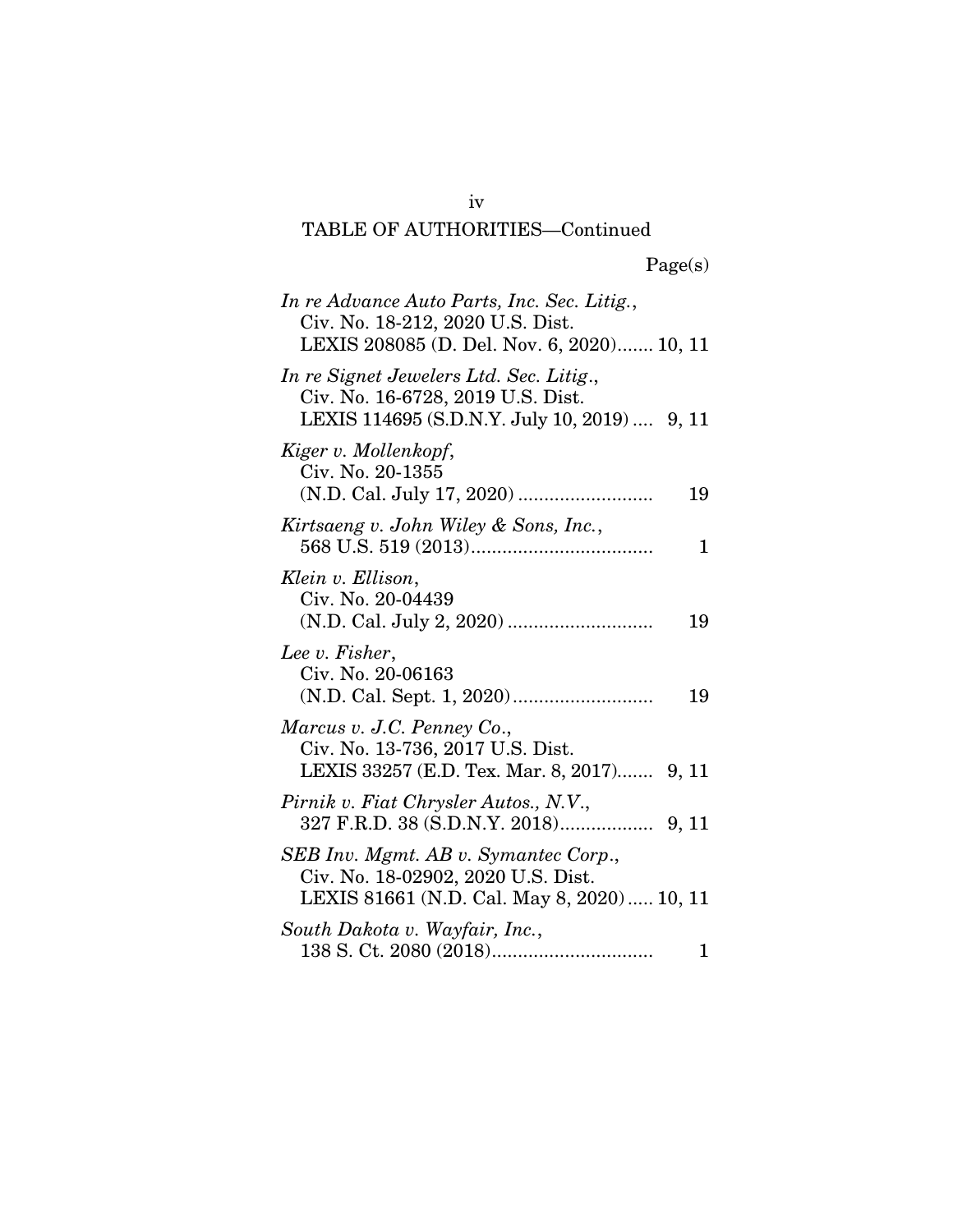|  | Page(s) |
|--|---------|
|  |         |

| Stoneridge Inv. Partners, LLC v.<br>Scientific-Atlanta, Inc., | 5    |
|---------------------------------------------------------------|------|
| Wal-Mart Stores, Inc. v. Dukes,                               |      |
|                                                               |      |
| Willis v. Big Lots, Inc.,<br>242 F. Supp. 3d 634              | 8, 9 |
| Willis v. Big Lots, Inc.,                                     |      |
| Civ. No. 12-604                                               | 9    |
| Zwick Partners L.P. v. Quorum                                 |      |
| Health Corp.,<br>Civ. No. 16-cv-02475,                        |      |
| 2019 U.S. Dist. LEXIS 54810                                   |      |
|                                                               |      |
| STATUTES AND REGULATIONS                                      |      |
| Securities Exchange Act of 1934, $\S$ 10(b),                  | 4    |
| S.E.C. Rule 10b-5, 17 C.F.R. § 240.10b-5  4, 5                |      |
| ם הדדם                                                        |      |

### RULES

v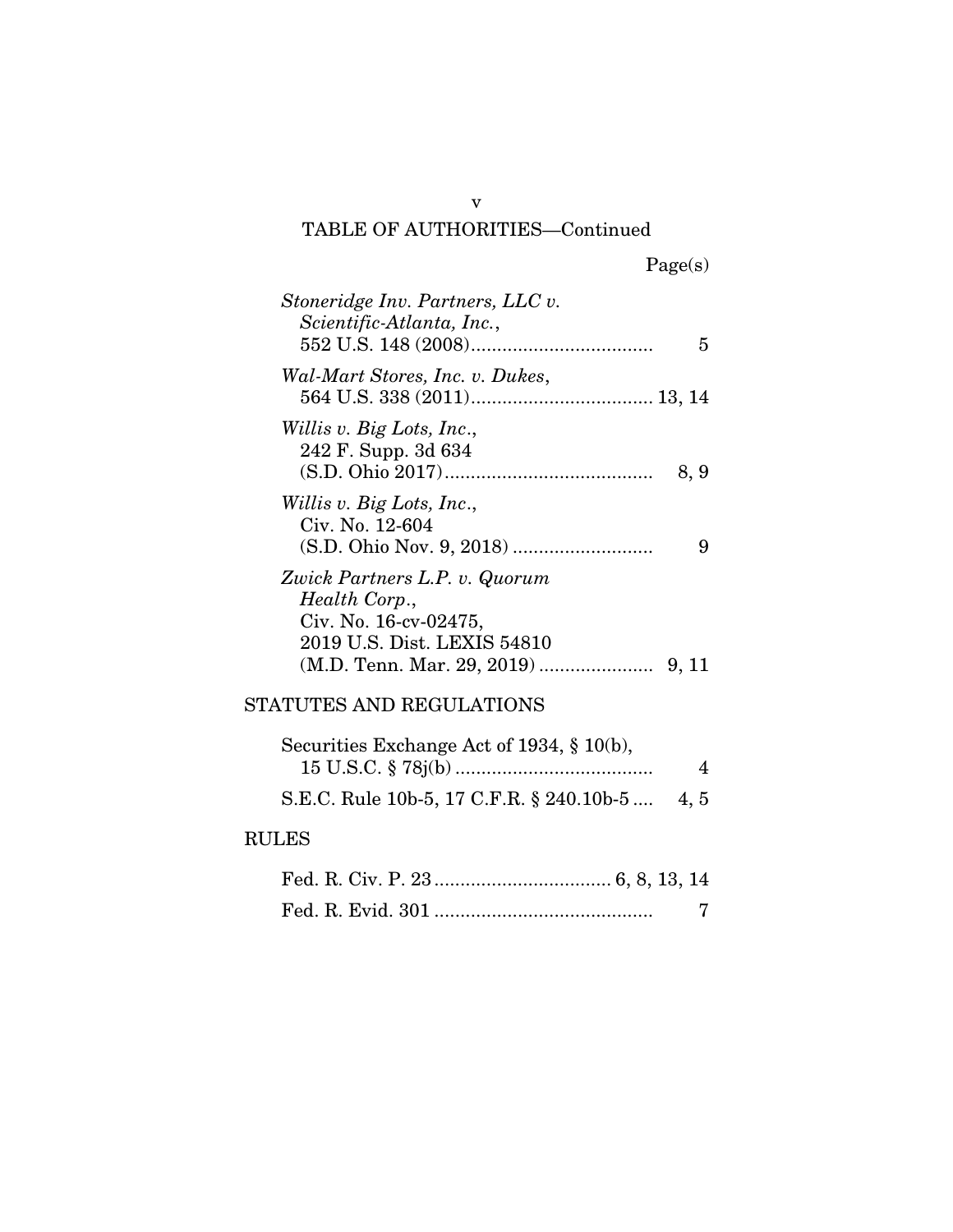# OTHER AUTHORITIES Page(s)

| Cornerstone Research, Securities Class<br>Action Filings: 2019 Year in Review<br>(2020), https://tinyurl.com/y7c7kmbh                                                | 15 |
|----------------------------------------------------------------------------------------------------------------------------------------------------------------------|----|
| John Streur, Corporations and Investors<br>Must Do More to Combat Racism, Calvert<br>Impact Blog (June 2, 2020), https://tiny                                        | 17 |
| Kevin LaCroix, Rare Securities Class<br>Action Lawsuit Trial Results in Partial<br>Verdict for Plaintiffs, D&O Diary (Feb. 5,<br>2019), https://tinyurl.com/y57mfqvu | 15 |
| Leah Rozin, ESG Risks Trickle into Finan-<br>cial Filings, NACD BoardTalk (Oct. 21,<br>2019), https://tinyurl.com/y56u29f5                                           | 18 |
| Letter from Cyrus Taraporevala, <i>President</i><br>& CEO of State Street Global Advisors<br>(Jan. 28, 2020), https://tinyurl.com/y6bff                              | 17 |
| Letter from Larry Fink, CEO and Chair-<br>man of BlackRock, Inc. (Jan. 28, 2020),                                                                                    | 17 |
| NERA Economic Consulting, Recent Trends<br>in Securities Class Action Litigation:<br>2019 Full-Year Review (Feb. 12, 2020),                                          | 15 |
| Note, Congress, the Supreme Court, and the<br>Rise of Securities-Fraud Class Actions,<br>132 Harv. L. Rev. 1067 (2019)                                               | 7  |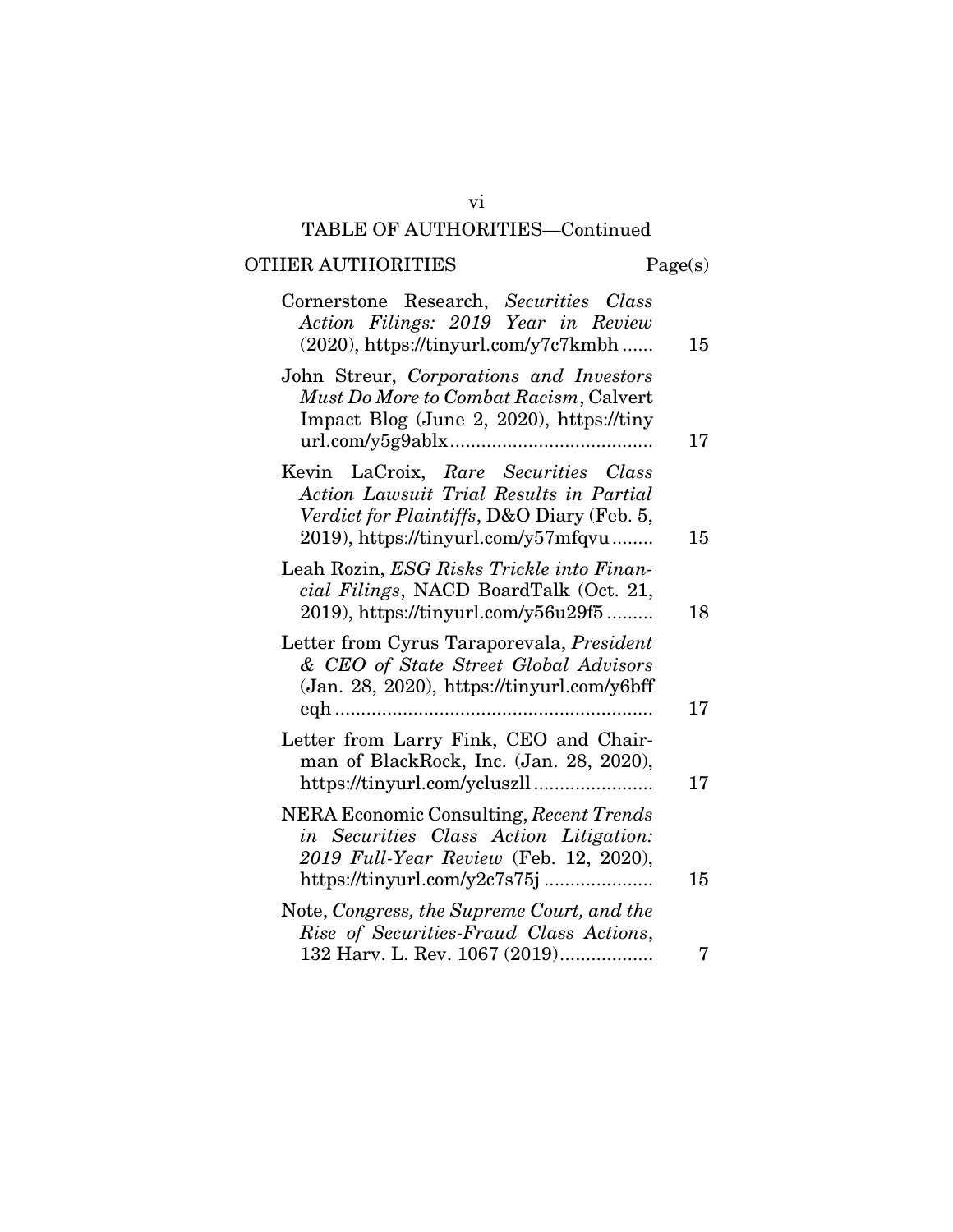Page(s)

| Recommendation from the Investor-as-<br>Owner Subcommittee of the SEC Inves-<br>tor Advisory Committee Relating to ESG<br>Disclosure (May 14, 2020), https://tiny |    |
|-------------------------------------------------------------------------------------------------------------------------------------------------------------------|----|
|                                                                                                                                                                   | 16 |
| Ross Kerber & Simon Jessop, The Heat's on<br>Corporate America to Reveal Racial<br><i>Diversity Data</i> , Reuters (July 2, 2020),                                | 18 |
| Stanford Law School, Securities Class<br>Action Clearinghouse, https://tinyurl.com/<br>y581wf21 (last visited Jan. 28, 2021)                                      | 15 |
| T. Rowe Price, Sustainable Investing: Envi-<br>ronmental, Social and Governance 2019<br>Report (Apr. 2020), https://tinyurl.com/                                  | 17 |
| White & Case, "ESG Disclosure Trends in<br>SEC Filings" (Aug. 13, 2020), https://                                                                                 |    |
|                                                                                                                                                                   | 18 |

vii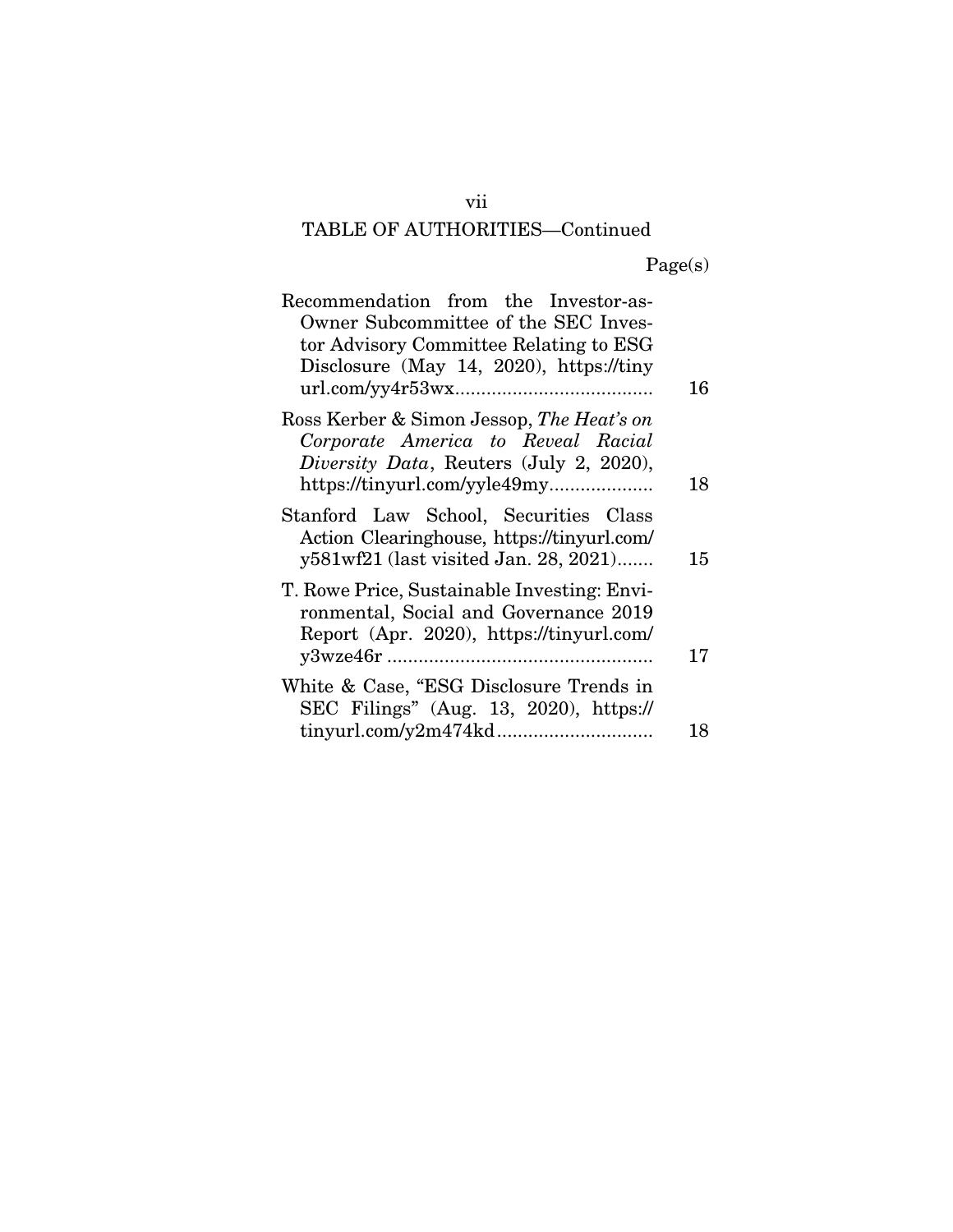#### INTEREST OF *AMICUS CURIAE*<sup>1</sup>

The Retail Litigation Center, Inc. ("RLC") is the only trade organization dedicated to representing the retail industry in the courts. The RLC's members include many of the country's largest and most innovative national and regional retailers. Collectively, they employ millions of workers throughout the United States, provide goods and services to tens of millions of consumers, and account for tens of billions of dollars in annual sales. The RLC seeks to provide courts with retail-industry perspectives on important legal issues impacting its members, and to highlight the potential industry-wide consequences of significant pending cases. Since its founding in 2010, the RLC has participated as *amicus curiae* in more than 150 judicial proceedings of importance to retailers. Its amicus briefs have been favorably cited by multiple courts, including this Court. *See, e.g.*, *South Dakota v. Wayfair, Inc.*, 138 S. Ct. 2080, 2097 (2018); *Kirtsaeng v. John Wiley & Sons, Inc.*, 568 U.S. 519, 542 (2013).

The RLC and its publicly-traded members have a substantial interest in the outcome of this case. The court of appeals' decision allows plaintiffs in securities class actions to obtain class certification based on nothing more than generic aspirational statements that did not impact the share price when made. This "fast-track" to class certification will unduly increase pressure on defendants to settle, regardless of the

<sup>1</sup> Pursuant to Rule 37.6, *amicus* affirms that no counsel for a party authored this brief in whole or in part and that no person other than *amicus*, its members, and its counsel made a monetary contribution to its preparation or submission. All parties have filed with the Clerk's office blanket consents to the filing of *amicus* briefs.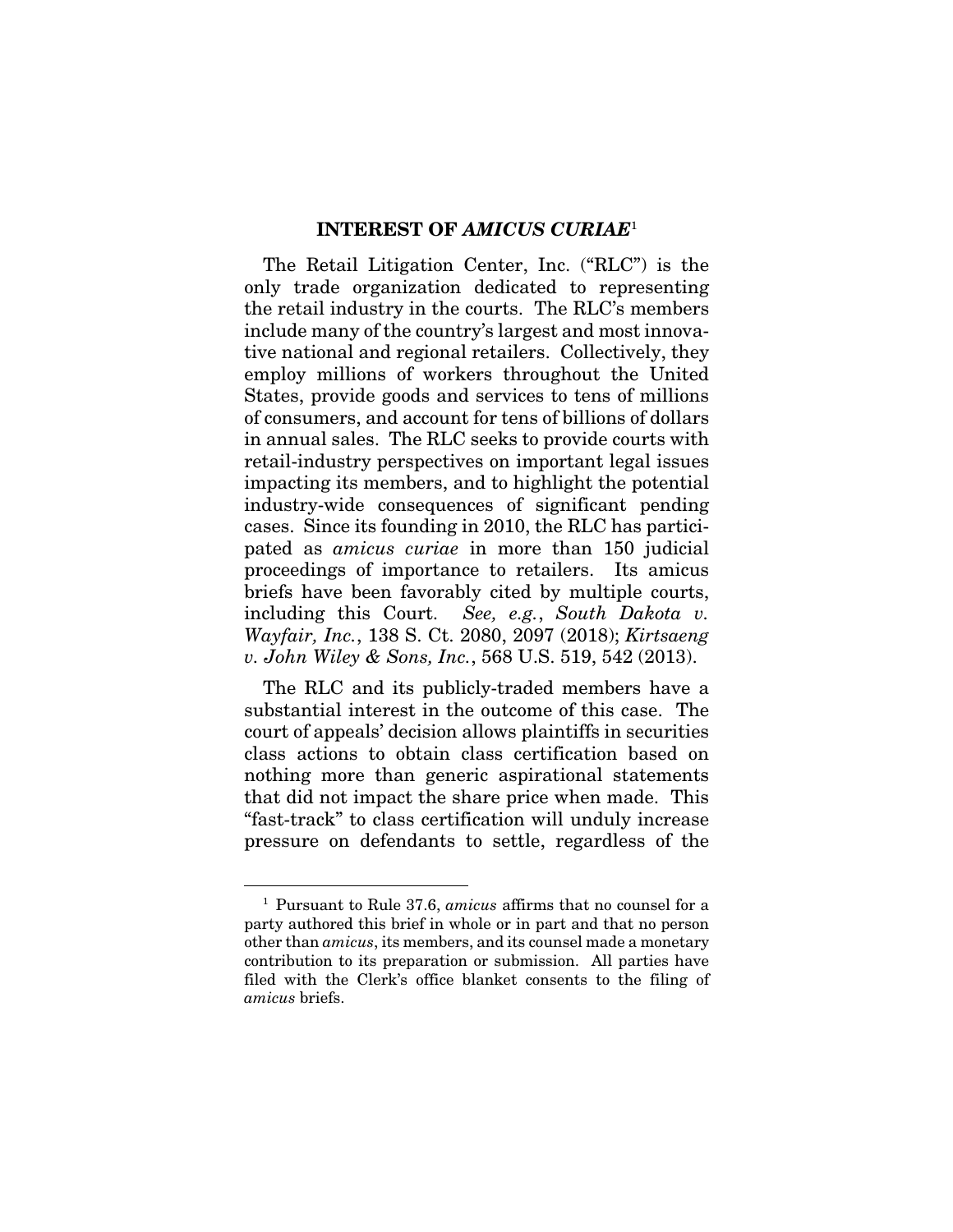merits. The risk of significant liability is further heightened in the current era in which publicly-traded companies, including the RLC's members, are increasingly encouraged to speak to various Environmental, Social and Governance (ESG) goals and initiatives. Indeed, studies show that a substantial majority of the largest publicly-traded companies in the United States have significantly increased their ESG disclosures in the past two years. Under the court of appeals' ruling, these aspirational statements could improperly subject well-intentioned public companies, such as RLC members, to unwarranted litigation with potentially harmful results.

#### SUMMARY OF ARGUMENT

This appeal asks the Court to determine what evidence a defendant may use to rebut the presumption of class-wide reliance on a defendant's alleged misrepresentation that may be available to an investor class under *Basic Inc. v. Levinson*, 485 U.S. 224 (1988).

Seven years ago, this Court reiterated that defendants must be given the opportunity to rebut the *Basic* presumption at class certification, including by offering direct or indirect evidence to show "that the alleged misrepresentation did not, for whatever reason, actually affect the [stock's] market price." *Halliburton Co. v. Erica P. John Fund, Inc.*, 573 U.S. 258, 269 (2014) ("*Halliburton II*"). Petitioners here met that burden by demonstrating through expert testimony and event studies that the market did not react to Goldman Sachs' generic and aspirational statements concerning the company's Business Principles and conflicts warnings that served as the basis of Respondents' fraud claims, and similarly did not react when the existence of Goldman's purported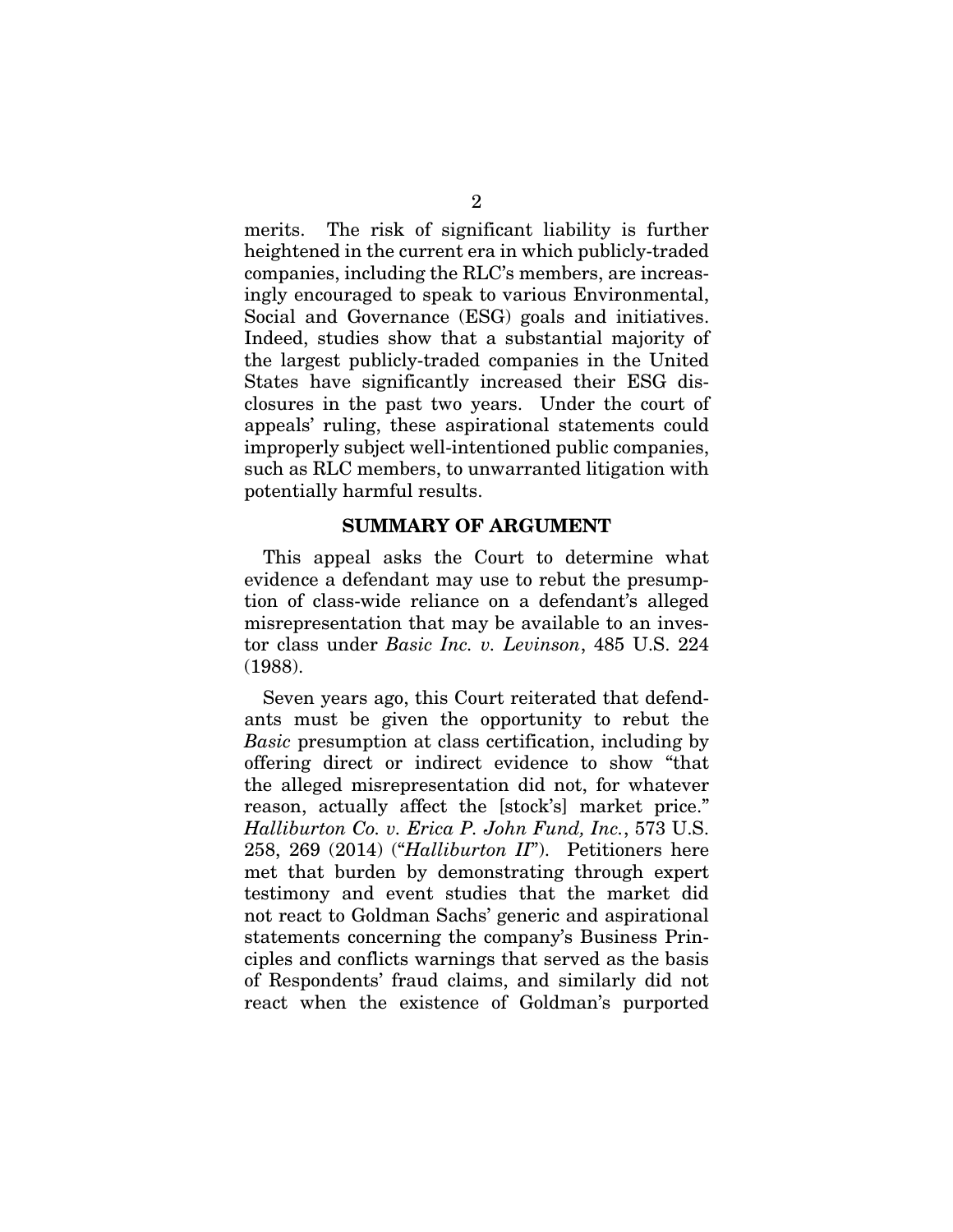conflicts of interest was discussed publicly on 36 separate dates throughout the class period. Pet. App. 10a.

In the face of this overwhelming evidence demonstrating no connection between the company's share price and the alleged misstatements, the court of appeals erred in affirming class certification. Moreover, by declining to consider Petitioners' evidence that the company's generic and aspirational statements could not, by their very nature, have impacted the share price, the court of appeals contravened this Court's holdings in *Basic* and *Halliburton II* that "*[a]ny* showing that severs the link between the alleged misrepresentation and [] the price received (or paid) by the plaintiff . . . will be sufficient to rebut the presumption of reliance." *Basic*, 485 U.S. 248 (emphasis added); *Halliburton II*, 573 U.S. at 281.

Under the decision below, public-company defendants will face an increased risk of being sued over generic statements, which do not themselves impact the trading price of the stock, and will also face a virtually assured certification of the resulting shareholder class. Unfortunately, most companies will likely choose to settle under such circumstances rather than engage in costly, prolonged litigation in the hopes that "the wrongs" in the case will be righted at summary judgment or trial. *See Coopers & Lybrand v. Livesay*, 437 U.S. 463, 476 (1978) ("Certification of a large class may so increase the defendant's potential damages liability and litigation costs that [it] may find it economically prudent to settle and to abandon a meritorious defense.").

The court of appeals' decision is particularly troubling in light of recent investor demands for additional aspirational disclosures like those at issue here.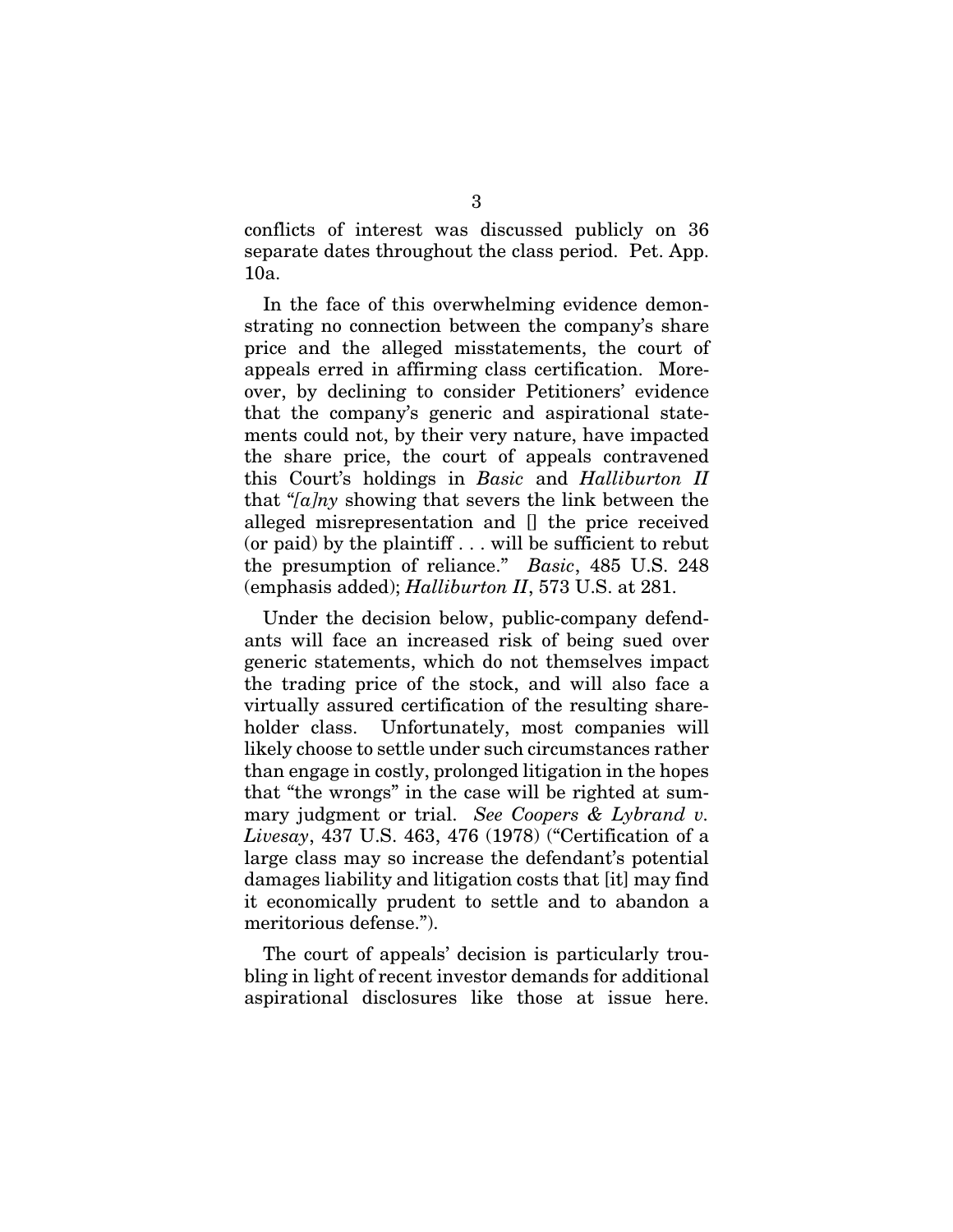As the studies discussed herein demonstrate, many public companies—including RLC members—have responded to recent investor requests for broader disclosures related to their social responsibility efforts. But by doing so, they risk exposure to additional liability under the court of appeals' holding that the nature of an alleged misstatement cannot be considered at class certification. The holding, thus, has significant and deleterious implications beyond the financial industry.

The Court should therefore overturn the court of appeals' erroneous holding that the generic and aspirational nature of alleged misstatements may not be considered at class certification in order to uphold this Court's precedent in *Basic* and *Halliburton II* and to curtail additional vexatious litigation against the nation's public companies based solely on aspirational statements.

#### ARGUMENT

- I. THE COURT OF APPEALS' DECISION VIOLATES THIS COURT'S MANDATE THAT DEFENDANTS BE AFFORDED A MEANINGFUL OPPORTUNITY TO REBUT THE *BASIC* PRESUMPTION AT CLASS CERTIFICATION.
	- A. Defendants Must be Permitted to Offer at Class Certification "Any" Evidence that "Severs the Link" Between an Alleged Misrepresentation and Share Price.

Reliance on an alleged misstatement is a fundamental element of every private securities action brought under Section 10(b) of the Securities Exchange Act of 1934, 15 U.S.C. § 78j(b), and Rule 10b-5 promulgated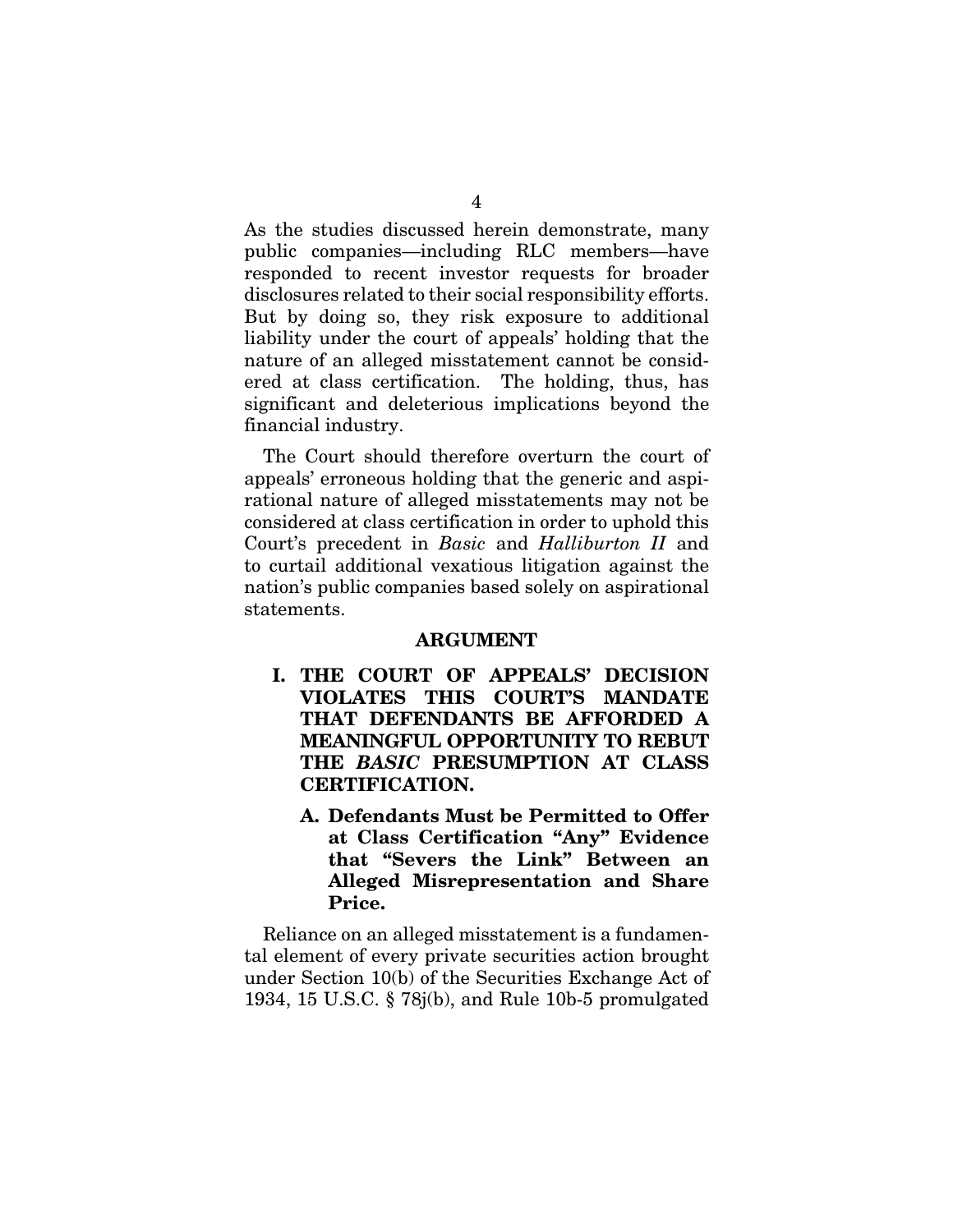thereunder, 17 C.F.R. § 240.10b-5. *See Dura Pharms., Inc. v. Broudo*, 544 U.S. 336, 341-42 (2005). Proof of reliance is an essential safeguard against abusive litigation and helps enforce "'the careful limits on 10b-5 recovery mandated by'" this Court's precedent. *Stoneridge Inv. Partners, LLC v. Scientific-Atlanta, Inc.*, 552 U.S. 148, 157 (2008) (quoting *Cent. Bank of Denver, N.A. v. First Interstate Bank of Denver, N.A.*, 511 U.S. 164, 180 (1994)).

*Basic* held that a rebuttable presumption of classwide reliance may exist based on the theory that, if a company's stock trades in an efficient market, the stock price will reflect all material publicly-available information, including any material misrepresentations. 485 U.S. at 244. Essential to the *Basic* framework, however, was the recognition that the alleged misstatements would actually cause some quantifiable level of artificial inflation in the trading price of the stock, or what is now commonly referred to as "price impact." *Id.* at 245. *Basic* also recognized that defendants must have the opportunity to "rebut proof of the elements giving rise to the presumption, or show that the misrepresentation in fact did not lead to a distortion of price." *Id.* at 248. "*Any* showing that severs the link between the alleged misrepresentation and [] the price received (or paid) by the plaintiff... will be sufficient to rebut the presumption of reliance." Id. (emphasis added).

The Court's later decisions reiterated the precept that defendants must have a meaningful opportunity to rebut the *Basic* presumption at class certification by demonstrating "that the alleged misrepresentation did not, for whatever reason, actually affect the [stock's] market price." *Halliburton II*, 573 U.S. at 269. As this Court held in *Halliburton II*, the district court may not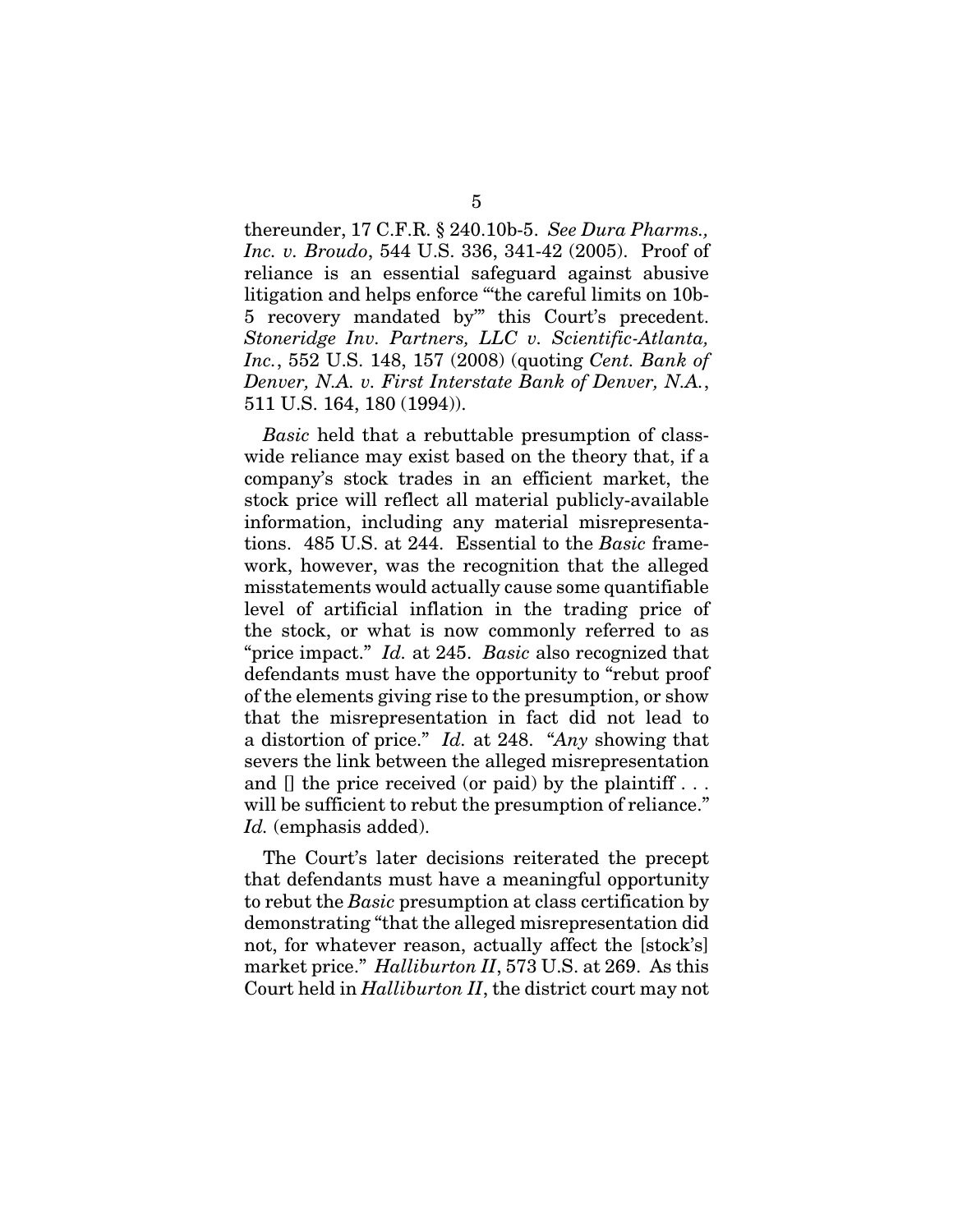"artificially limit" defendants' rebuttal evidence at class certification, and defendants "may seek to defeat the *Basic* presumption at that stage through direct as well as indirect price impact evidence." *Id.* at 283.

Once a defendant demonstrates the absence of price impact from the alleged misrepresentations, "*Basic*'s fraud-on-the-market theory and presumption of reliance collapse." *Halliburton II*, 573 U.S. at 278. As a result, reliance becomes an individualized inquiry, common questions will not predominate, and a class may not be certified under Rule 23(b)(3).

#### B. Plaintiffs' Invocation of the Inflation Maintenance Theory Significantly Increases the Burden on Defendants to Rebut the *Basic* Presumption and Has Recently Led to a Number of Substantial Settlements Against Retailers.

Enterprising plaintiffs, however, have attempted to thwart the principles set forth in *Halliburton II* by employing at class certification an "inflation maintenance" theory – a legal fiction that posits that a misrepresentation can "impact" trading price, even if it does not actually increase share price, because it either confirms existing market expectations or prevents the price from falling. Under the lower courts' interpretation of this theory at class certification, plaintiffs need only point to a decline in share price following what they self-servingly deem to be a "corrective" disclosure as purported evidence that the price "must have been" inflated all along, and that the inflation was due to the defendant's prior alleged misrepresentation.

The burden then shifts to the defendant to try to disprove the asserted "back-end" price impact by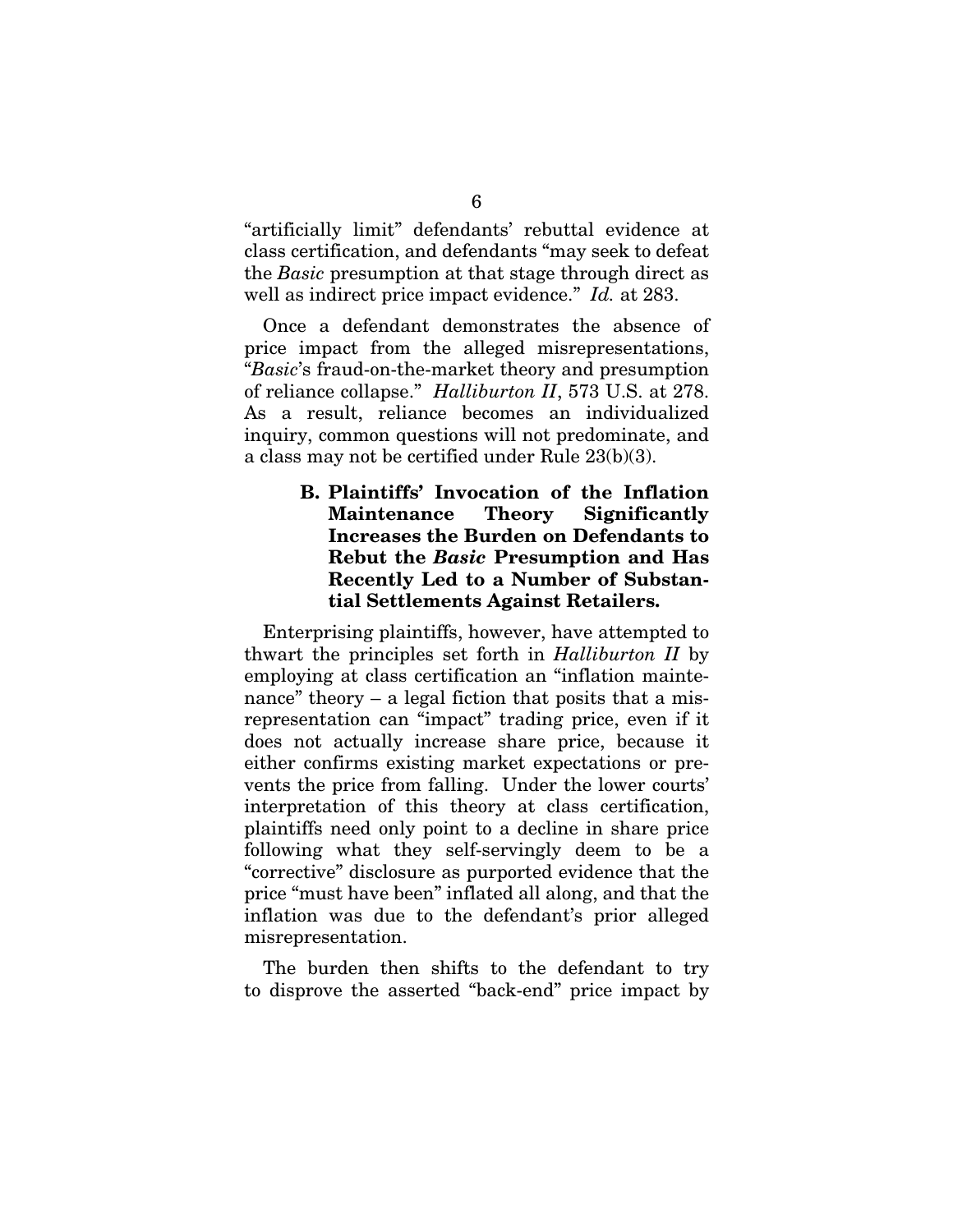showing that the price decline was not, in fact, attributable to the revelation of the alleged falsity of a prior statement and was due *solely* to newly-disclosed information. The burden is nearly impossible to meet in most cases because "simply identifying other pieces of price-affecting news on the corrective disclosure date is not sufficient; such a showing does not demonstrate that *no* component of the change was associated with the disclosure." Note, *Congress, the Supreme Court, and the Rise of Securities-Fraud Class Actions*, 132 Harv. L. Rev. 1067, 1078 (2019) (emphasis in original); *see also* Pet. App. 44a (if Petitioners' evidence showing no price impact of the alleged misstatements "can be neutralized by the mere assertion that the SEC's repackaging of those disclosures must have at least contributed to the stock price declines, then the *Basic* presumption is truly irrebuttable and class certification is all but a certainty in every case")(Sullivan, J., dissenting).<sup>2</sup> Indeed, as the court below noted, "[i]n the wake of the Supreme Court's 2014 decision in *Halliburton II*, securities plaintiffs invoked the inflation-maintenance theory in 20/28 (71%) of federal district court cases involving a defendant's attempt to rebut the *Basic* presumption . . . . In all twenty of those cases, the district court held that the defendant failed to rebut the *Basic* presumption." Pet. App. 19a-20a (citations omitted).

Thus, relying solely on the theory of inflation maintenance, plaintiffs can successfully avoid incon-

<sup>&</sup>lt;sup>2</sup> The burden on Petitioners to disprove inflation maintenance was particularly heavy under the court of appeals' mistaken determination that, contrary to Federal Rule of Evidence 301, defendants seeking to rebut the *Basic* presumption at class certification bear both the burden of production and the burden of persuasion. Pet. App. 32a.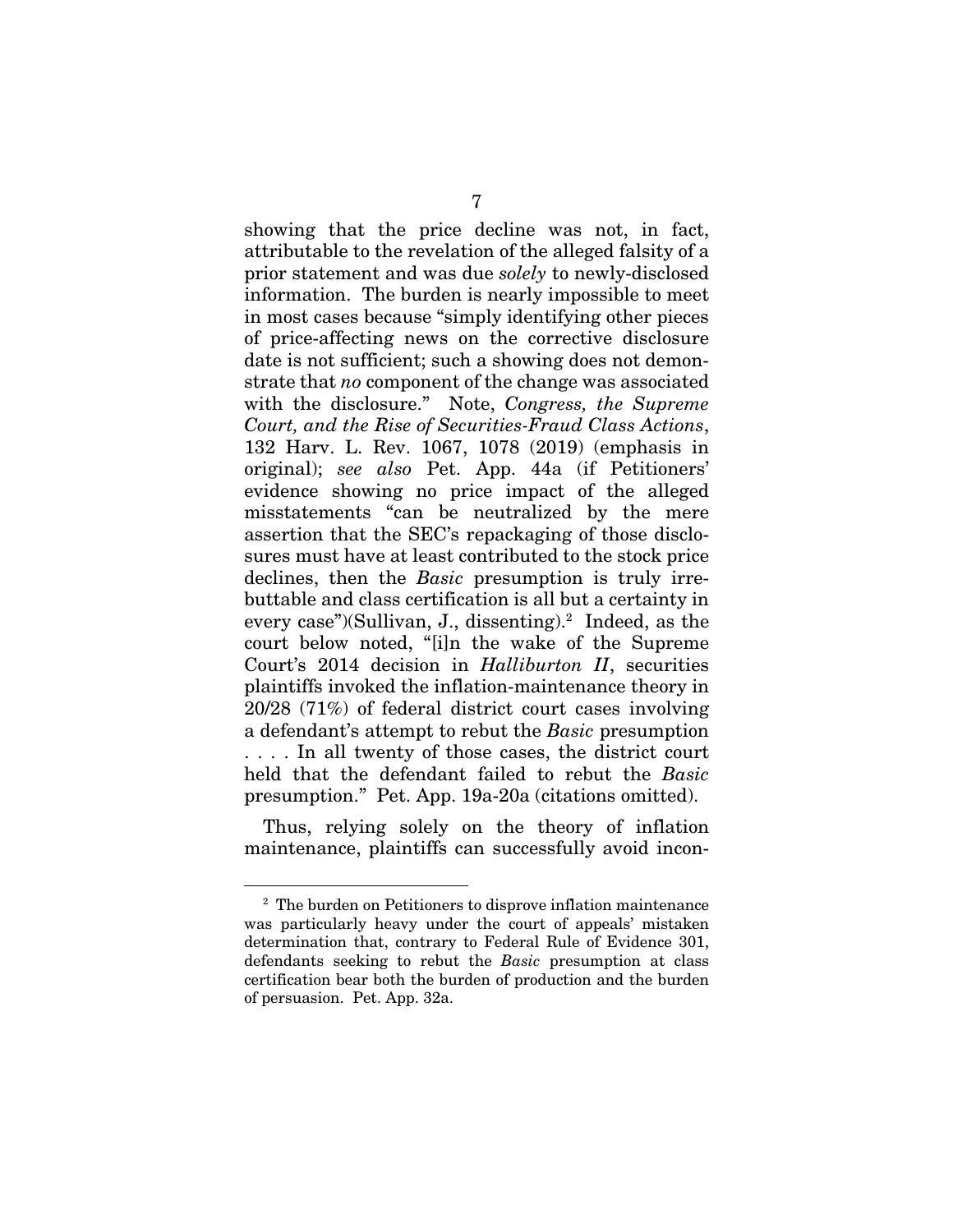venient facts that would be highly probative of the absence of price impact—like the fact that the alleged misstatements at issue did not affect the trading price of the stock—and force defendants to pursue the significantly more challenging path to rebuttal via proof that new facts disclosed on a given day were the *sole* cause of the price decline at issue.

The retail industry has already faced the adverse consequences of certification based on the inflation maintenance theory, where the alleged misstatements resulted in no price change, or even a downward movement in price. When faced with such a certification ruling, many retail defendants decide to settle, given the limited and discretionary relief of an interlocutory appeal under Rule 23(f) and the potential for months (if not years) of litigation at great expense and distraction before the merits of their defenses will be decided.

In *Willis v. Big Lots, Inc.*, for example, the plaintiffs alleged that the company made false and misleading statements regarding its sales and financial prospects. 242 F. Supp. 3d 634, 641 (S.D. Ohio 2017). At class certification, the defendants demonstrated—and the plaintiffs conceded—that the alleged misrepresentations did not result in a statistically significant increase in share price at the time they were made, *i.e.*, there was no "front-end" price impact. *Id.* at 656. The district court, however, accepted the plaintiffs' bare invocation of the inflation maintenance theory, holding that price impact may be demonstrated "either through evidence that a stock's price rose in a statistically significant manner after a misrepresentation or that it declined in a statistically significant manner after a corrective disclosure." *Id.* at 657. The court concluded that "[d]efendants failed to show that there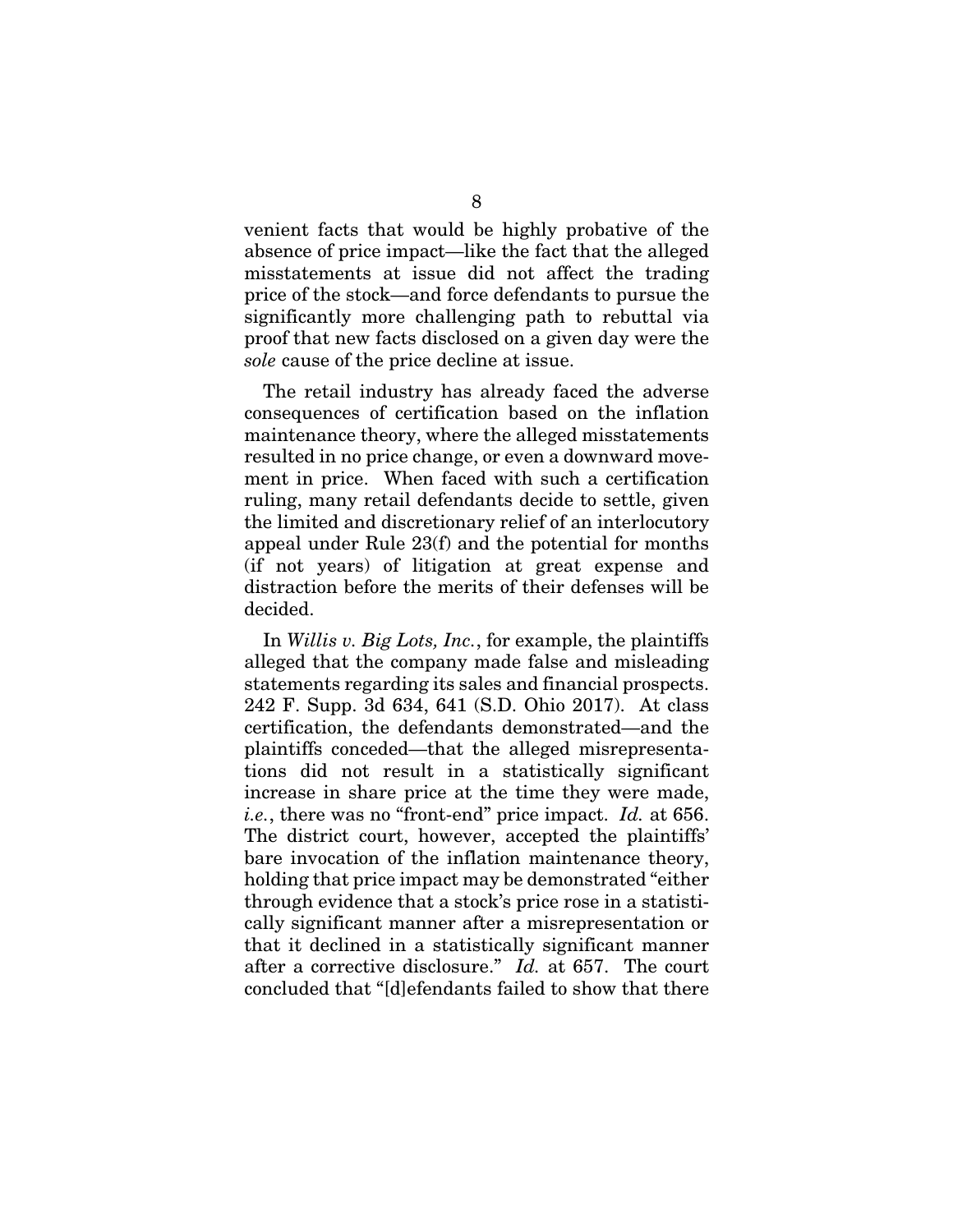was no statistically significant price impact following the corrective disclosures," held that they therefore did not rebut the *Basic* presumption of reliance, and certified the class. *Id.* at 659. Following certification, the parties settled for \$38 million. *Willis v. Big Lots, Inc*., Civ. No. 12-604 (S.D. Ohio Nov. 9, 2018), ECF No. 124.

This fact pattern has, unfortunately, become all too common in securities class actions brought against retailers and other corporate defendants across a variety of industries. *See, e.g.*, *Marcus v. J.C. Penney Co.*, Civ. No. 13-736, 2017 U.S. Dist. LEXIS 33257, at \*5 (E.D. Tex. Mar. 8, 2017) (certifying class claims against large retailer, despite finding no "front-end price impact" at the time of the alleged misrepresentations; shortly thereafter, the parties reached a \$97.5 million settlement); *In re Signet Jewelers Ltd. Sec. Litig.*, Civ. No. 16-6728, 2019 U.S. Dist. LEXIS 114695, at \*52 n.8 (S.D.N.Y. July 10, 2019) (finding defendants failed to "establish[] an absence of backend price impact" and certifying the class, resulting in a \$240 million settlement); *Pirnik v. Fiat Chrysler Autos., N.V*., 327 F.R.D. 38, 45-46 (S.D.N.Y. 2018) (certifying class on the theory that defendant's share price "was already inflated by the first day of the Class Period based on misrepresentations that occurred before the Class Period began," prompting a \$110 million settlement); *Zwick Partners L.P. v. Quorum Health Corp.*, Civ. No. 16-cv-02475, 2019 U.S. Dist. LEXIS 54810, at \*34 (M.D. Tenn. Mar. 29, 2019) (granting class certification based on plaintiff's price maintenance theory despite rebuttal evidence demonstrating that there was no statistically significant reaction to defendants' alleged misstatement and that "financial analysts uniformly attributed the decline [in share price] to other financial metrics" unrelated to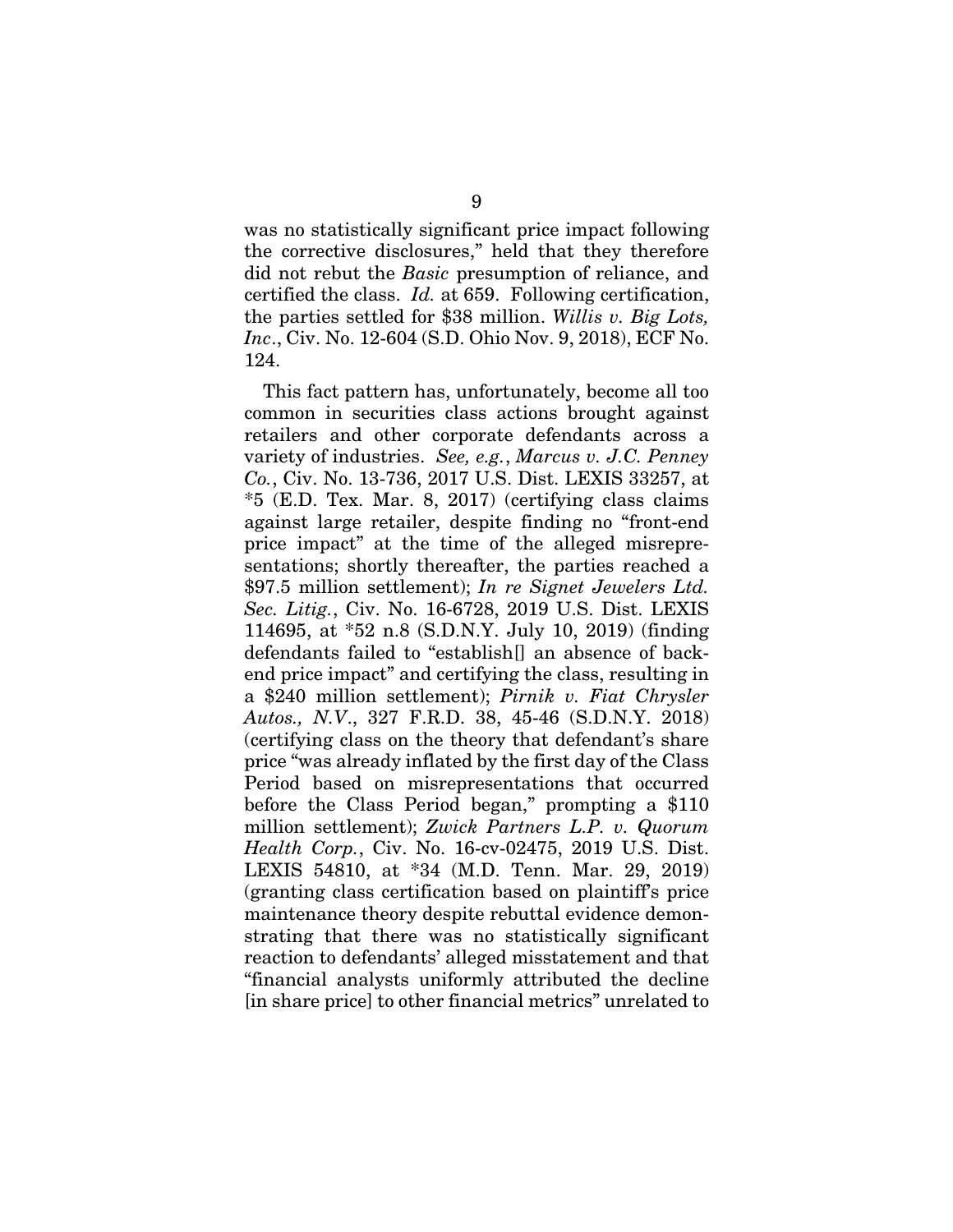the misstatement; the parties thereafter reached an \$18 million settlement); *IBEW Local 98 Pension Fund v. Best Buy Co.*, Civ. No. 11-429, 2014 U.S. Dist. LEXIS 108409, at \*19 (D. Minn. Aug. 6, 2014) (granting class certification against large retailer and holding that the alleged misrepresentations may have "prolonged the inflation of the price, or slowed the rate of fall. This impact on the stock price can support a securities fraud claim."), *rev'd*, 818 F.3d 775 (8th Cir. 2016); *In re Advance Auto Parts, Inc. Sec. Litig.*, Civ. No. 18- 212, 2020 U.S. Dist. LEXIS 208085, at \* 10 (D. Del. Nov. 6, 2020) (certifying class over defendants' rebuttal evidence demonstrating that the alleged misrepresentations caused either a decrease or no change in stock price when made); *SEB Inv. Mgmt. AB v. Symantec Corp.*, Civ. No. 18-02902, 2020 U.S. Dist. LEXIS 81661, at \*28 (N.D. Cal. May 8, 2020) (certifying class and holding that defendants bore the burden of showing that the alleged misrepresentations made during an investor call "did not in some way stem" the already 33% decline in share price following that call).

In short, even before the decision presently on appeal, the lower courts' application of this theory, which allows courts to discount highly probative "front-end" evidence that the alleged misstatement did not affect the price, had already forced at least hundreds of millions of dollars in settlements. If affirmed, the court of appeals' decision will further embolden shareholder plaintiffs to extract outrageous settlements of meritless claims following class certification.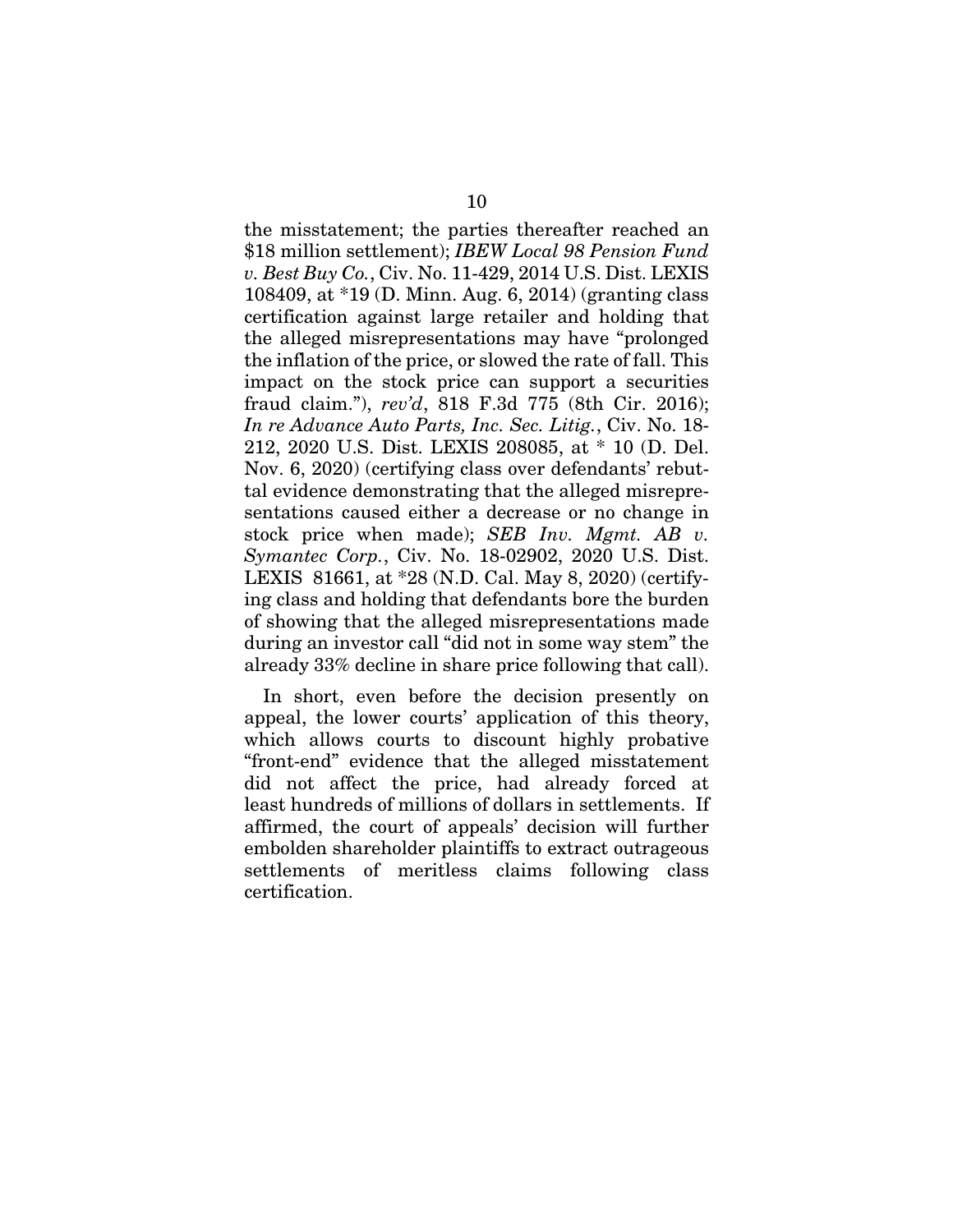#### C. The Court of Appeals Contravened *Halliburton II* in Prohibiting Petitioners' Evidence that Generic and Aspirational Statements Could Not Have Artificially Maintained Share Price.

Defendants face a nearly insurmountable burden when plaintiffs invoke the inflation maintenance theory at class certification. The court of appeals has now magnified this harm by refusing to consider the generic and aspirational nature of a defendant's alleged misstatements in assessing price impact.

Unlike the disclosures at issue in the actions above (*supra* at 9-10),3 Goldman's alleged misrepresentations did not concern the company's financial condition, assure its present compliance with specific regulatory requirements, or contain any other information

<sup>3</sup> In *J.C. Penney*, for instance, plaintiffs alleged that defendants made materially false and misleading statements regarding the company's liquidity and financing needs. 2017 U.S. Dist. LEXIS 33257, at \*8; *see also Signet Jewelers*, 2019 U.S. Dist. LEXIS 114695, at \*5 (alleging that defendants made false and misleading statements regarding the company's credit portfolio); *Fiat Chrysler*, 327 F.R.D. at 42 (alleging false and misleading statements concerning the company's compliance with safety and emissions regulatory requirements); *Quorum Health*, 2019 U.S. Dist. LEXIS 54810, at \*25 (plaintiffs alleged false and misleading statements regarding the company's financial estimates following a spin-off); *Best Buy*, 2014 U.S. Dist. LEXIS 108409, at \*3 (alleging false and misleading statements regarding the company's ability to meet its annual earnings-per-share guidance); *Advance Auto Parts*, 2020 U.S. Dist. LEXIS 208085, at \*1 (plaintiffs alleged that defendants made materially false and misleading statements concerning projected sales and operating margins); *Symantec*, 2020 U.S. Dist. LEXIS, at \*4 (alleging misstatements regarding the company's revenue growth and costsaving initiatives).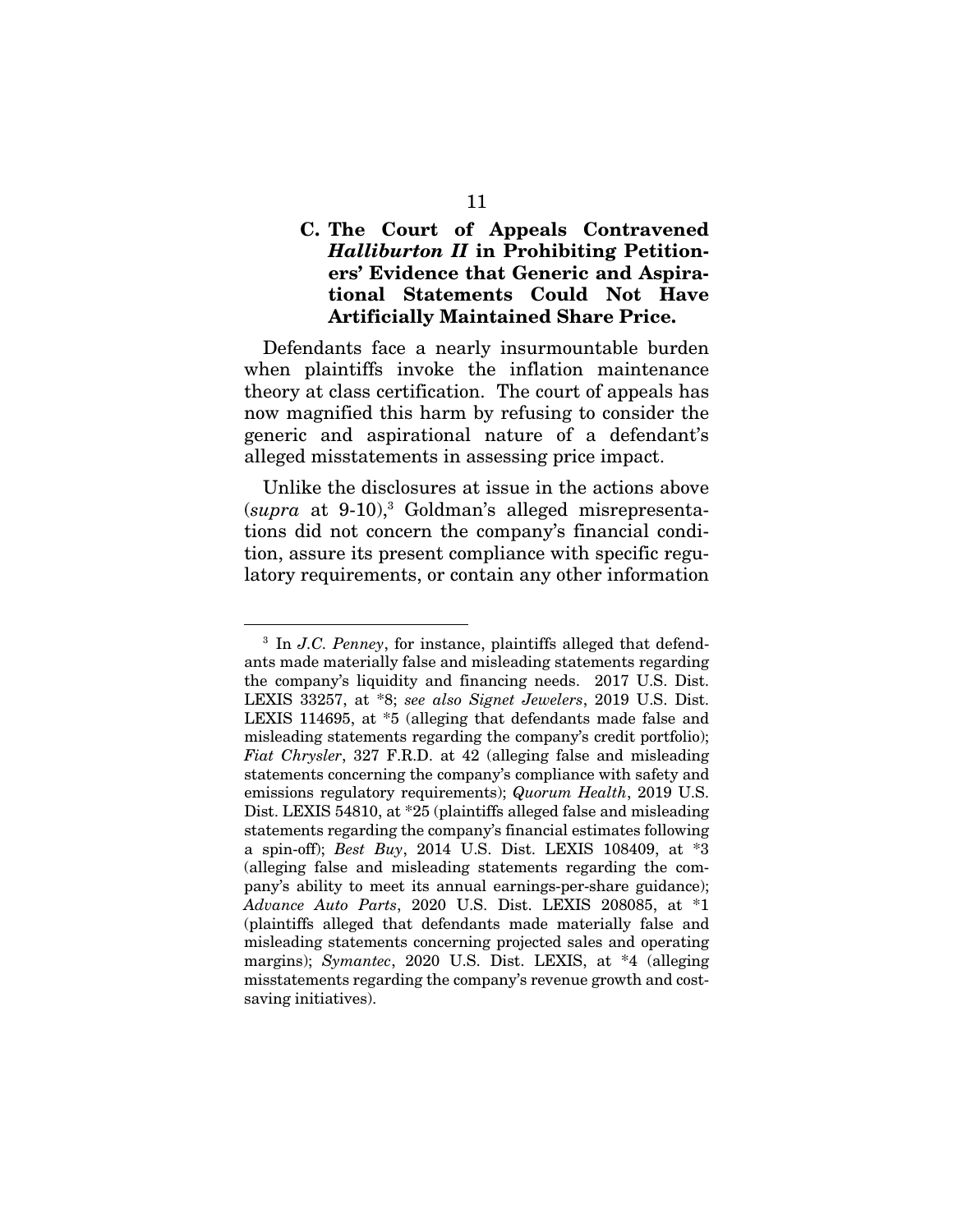that could credibly have artificially maintained share price. The alleged misstatements include:

- "Our clients' interests always come first . . ."
- "As we have expanded the scope of our business and our client base, we increasingly have to address potential conflicts of interest . . ."
- "Integrity and honesty are at the heart of our business."

Pet. App. 4a-5a. Virtually every public company makes similarly unremarkable statements in their code of ethics and other public disclosures. It strains credulity to believe that such generic and vague statements played any role in inflating or maintaining the company's share price. As Judge Sullivan correctly observed in dissenting below: "[N]o reasonable investor would have attached any significance to the generic statements on which Plaintiffs' claims are based." *Id.* at 45a.

Nevertheless, the court of appeals refused to consider the generic nature of these statements in evaluating whether Petitioners had successfully rebutted the *Basic* presumption, holding instead that such an inquiry would impermissibly probe the materiality of the statements and that "materiality is not an appropriate consideration at the class certification stage." *Id*. at 21a (quotations and citations omitted).

The court of appeals' decision in this respect violates this Court's holdings in *Basic* and *Halliburton II* that *any* showing that severs the link between share price and the alleged misstatement is sufficient to rebut the presumption of reliance, and that defendants must be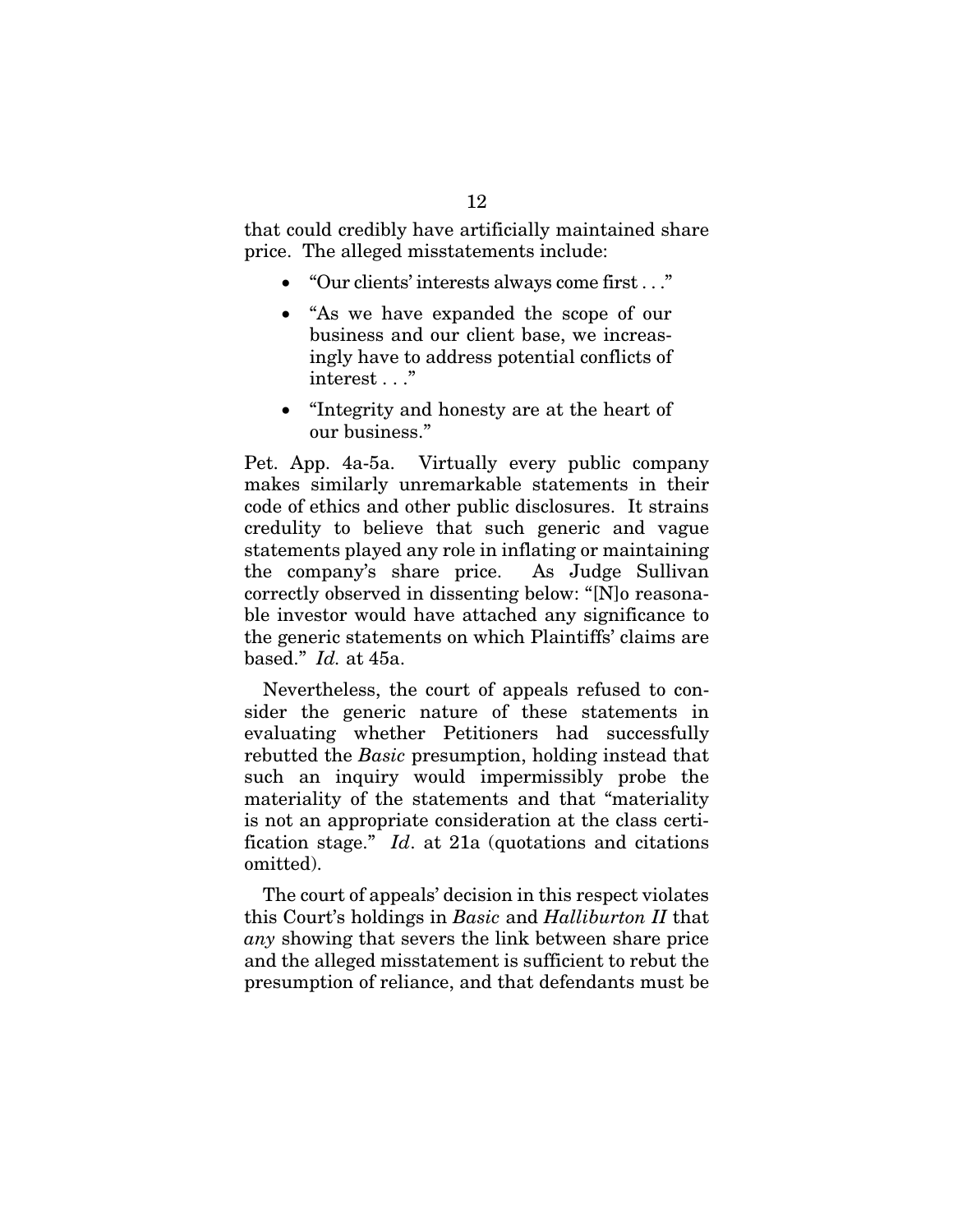afforded a meaningful opportunity to rebut the presumption at class certification "through direct *as well as indirect* price impact evidence." *Halliburton II*, 573 U.S. at 283 (emphasis added). Indeed, *Halliburton II* explicitly held that "if a defendant could show that the alleged misrepresentation did not, *for whatever reason*, actually affect the market price . . . then the presumption of reliance would not apply." *Id.* at 269 (emphasis added).

Petitioners supplied just such a reason: the company's generic, aspirational alleged misstatements were not capable of affecting the stock price. Having adopted the notion that Petitioners' statements could have maintained an artificially inflated share price, despite the absence of any proof in support of that hypothesis, the court of appeals should not have then excluded rebuttal evidence demonstrating *why* they, in fact, did not.

This holds true even if the same evidence would separately be relevant at the merits stage of the proceedings. *Halliburton II*, 573 U.S. at 282-84; *see also Comcast Corp. v. Behrend*, 569 U.S. 27, 35 (2013) (courts at the class certification stage must "determin[e] that Rule 23 is satisfied, even when that requires inquiry into the merits of the claim"); *Wal-Mart Stores, Inc. v. Dukes*, 564 U.S. 338, 350-51 (2011) ("[C]ertification is proper only if the trial court is satisfied, after a rigorous analysis, that the prerequisites of Rule 23 [] have been satisfied . . . . Frequently that 'rigorous analysis' will entail some overlap with the merits of the plaintiff's underlying claim. That cannot be helped.") (quotations and citations omitted). This Court has long recognized that questions relevant to the applicability of the *Basic* presumption may be adjudicated both at class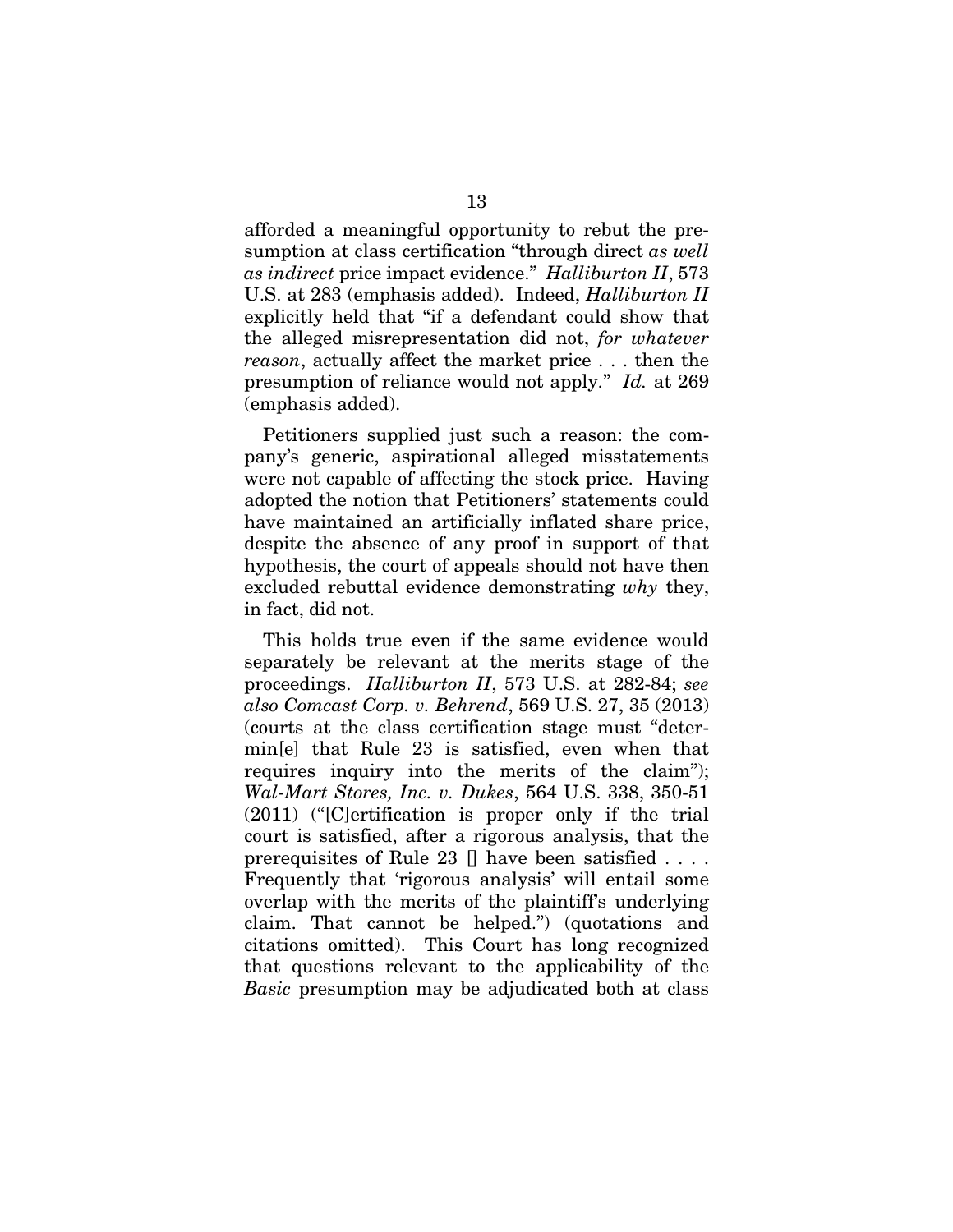certification and on the merits. *Dukes*, 564 U.S. at 351, n.6 ("To invoke [the *Basic*] presumption, the plaintiffs seeking 23(b)(3) certification must prove that their shares were traded on an efficient market, . . . . an issue they will surely have to prove again at trial in order to make out their case on the merits.").4

In applying the inflation maintenance theory to Petitioners' generic and aspirational disclosures and then declining to consider Petitioners' rebuttal evidence demonstrating why such disclosures did not affect share price, the court of appeals adopted a framework that will essentially guarantee class certification following a significant stock drop upon negative news. In other words, the presumption that this Court said was "rebuttable" becomes in effect rebuttal-proof because essential evidence directly relevant to price impact is deemed off limits to defendants.

The court of appeals' ruling will have a significant and detrimental impact on publicly-traded retailers. First, the sheer volume of securities class actions continues to rise and is now at an all-time high. In 2019 alone, shareholder plaintiffs filed 268 new securities class actions, nearly double the historical average, and approximately one in every 14 S&P 500 companies (or 7.2%) was subject to a securities action

<sup>4</sup> The court of appeals' reliance on *Amgen Inc. v. Connecticut Retirement Plans & Trust Funds*, 568 U.S. 455 (2013) is misplaced. *Amgen* stands for the proposition that plaintiffs are not required to prove the materiality of an alleged misrepresentation at class certification. It does not speak to the type of rebuttal evidence that a defendant may offer and a court must consider in evaluating price impact. As set forth above, *any* evidence that severs the link between a misrepresentation and share price is properly before the court at class certification. *Supra*, at 5.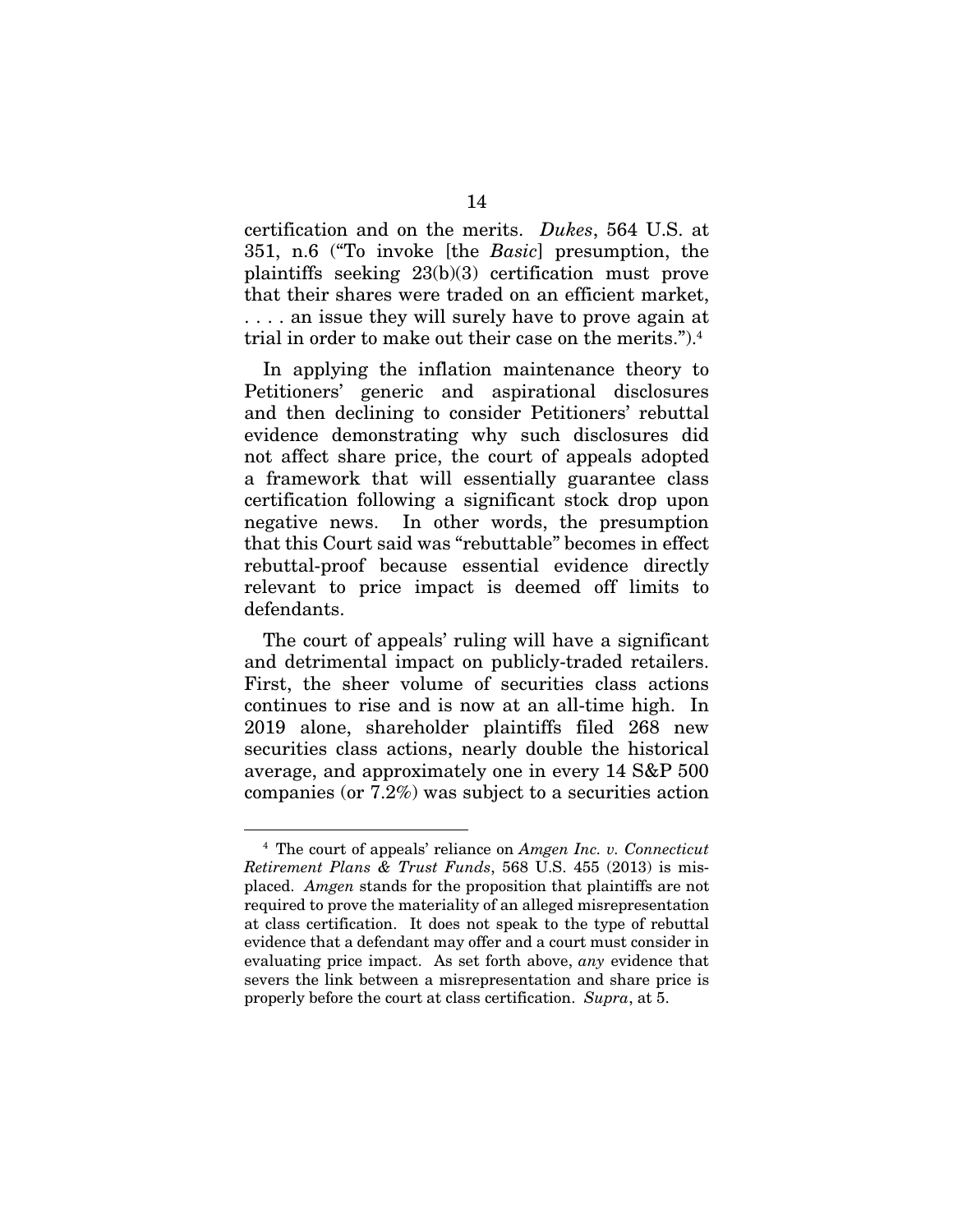in federal court. Cornerstone Research, *Securities Class Action Filings: 2019 Year in Review* (2020), at 5, 45, https://tinyurl.com/y7c7kmbh. The bulk of these cases are filed in the Second Circuit, where in 2019 filings increased by 45% to 103 new actions, the highest number on record. *Id.* at 38. The inescapable reality is that the *overwhelming* majority of securities class claims will settle if a class is certified, and less than 1% of such cases have reached a trial verdict. *Id.* at 16; *see also* Kevin LaCroix, *Rare Securities Class Action Lawsuit Trial Results in Partial Verdict for Plaintiffs*, D&O Diary (Feb. 5, 2019), https://tinyurl. com/y57mfqvu (noting that fewer than 25 of the over 5,200 securities class actions filed since 1996 have gone to trial). All told, over \$104 billion has been paid to settle securities class actions since 1996. *See* Stanford Law School, Securities Class Action Clearinghouse, https://tinyurl.com/y58lwf2l (last visited Jan. 28, 2021). Moreover, a substantial portion of these considerable settlements has historically been awarded to plaintiffs' counsel, to the detriment of both the defendant companies and their current shareholders. In 2019, for instance, the ten largest settlements of securities class claims totaled over \$1.43 billion, \$345 million of which was allocated to plaintiffs' attorneys' fees and expenses. NERA Economic Consulting, *Recent Trends in Securities Class Action Litigation: 2019 Full-Year Review*, (Feb. 12, 2020), https://tinyurl.com/y2c7s75j.

If the decision below is affirmed, these already alarming figures will only continue to skyrocket as plaintiffs file meritless claims based on generic and aspirational statements, given the near certainty they will be granted certification of an extensive class following a stock drop and, thereby, obtain a significant settlement windfall. The Court should overturn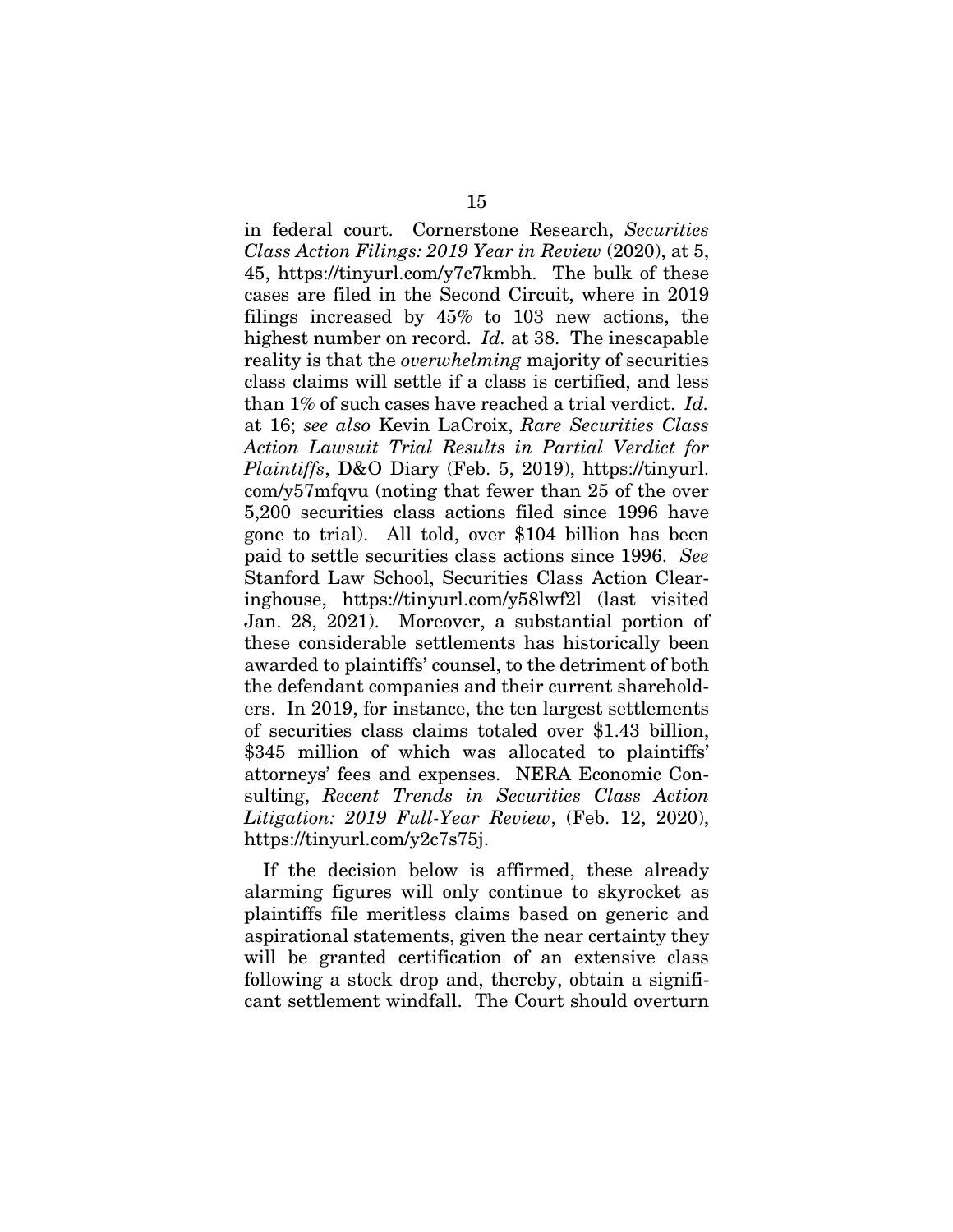the decision below to curtail this otherwise inescapable surge.

#### II. AS SOCIAL RESPONSIBILITY DISCLO-SURES EXPAND, SO TOO DOES LIABIL-ITY RISK UNDER THE COURT OF APPEALS' DECISION.

The decision below is especially troubling in light of recent shareholder initiatives to broaden the scope of public disclosures, such as those related to a corporation's social responsibility efforts. As retailers and others expand their Environmental, Social and Governance (ESG) reporting to share their nonfinancial corporate goals, they become more vulnerable to meritless securities class actions arising out of aspirational statements akin to those at issue here. The court of appeals' acceptance of generic and aspirational disclosures as the basis for class certification despite ample evidence that Petitioners' statements did not impact the company's share price when made—will force publicly-traded retailers into a difficult choice: resist issuing more robust ESG disclosures, or speak publicly and risk litigation without a meaningful ability to challenge price impact.

Over the last several years, U.S. public companies including large retailers have faced increasing pressure from investors to disclose their goals and initiatives related to matters ranging from climate change to diversity and sustainability to data privacy.5

<sup>&</sup>lt;sup>5</sup> While the SEC has not, to date, required the disclosure of ESG issues outside the general materiality framework, the Investor-as-Owner Subcommittee of the SEC Investor Advisory Committee recently recommended that the agency generate an ESG-specific disclosure framework, and such a framework may be forthcoming. *See* Recommendation from the Investor-as-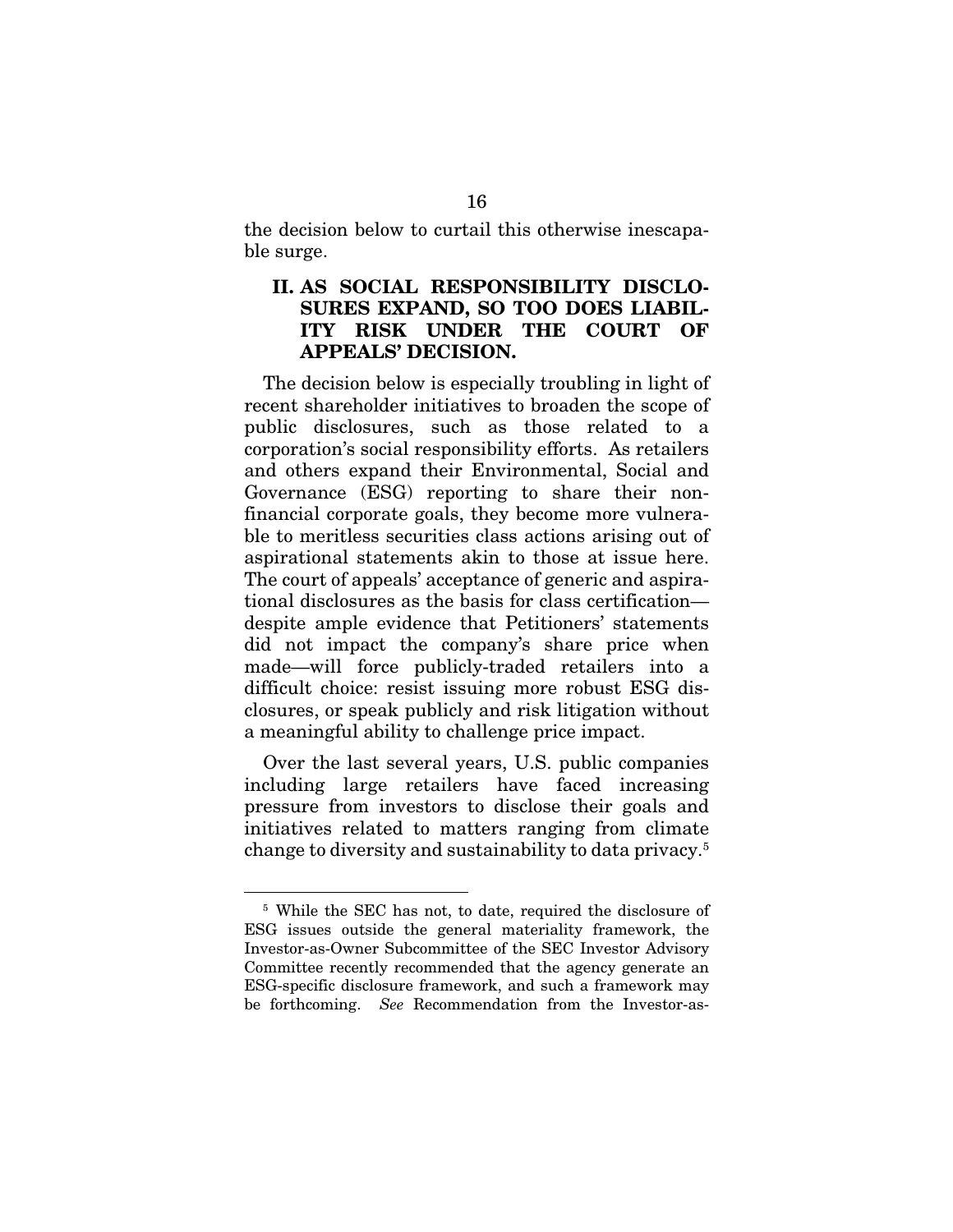Last year, for instance, the chairman of BlackRock, Inc., the world's largest asset manager, penned an open letter to the CEOs of the nation's leading companies, urging them to report additional sustainability and climate-related metrics. The letter admonished: "[W]e will be increasingly disposed to vote against management and board directors when companies are not making sufficient progress on sustainability-related disclosures and the business practices and plans underlying them." Letter from Larry Fink, CEO and Chairman of BlackRock, Inc. (Jan. 28, 2020), https://tinyurl.com/ycluszll. Other large investors have similarly lobbied U.S. corporations to disclose their sustainability efforts in routine SEC filings and have threatened to "take appropriate voting action against board members at companies" that fail to do so. Letter from Cyrus Taraporevala, President & CEO of State Street Global Advisors (Jan. 28, 2020), https://tinyurl.com/y6bffeqh; *see also*  T. Rowe Price, *Environmental, Social and Governance 2019 Report* (Apr. 2020), at 29, https://tinyurl. com/y3wze46r ("At T. Rowe Price, we've been active in using our scale and influence to drive change. In fact, ESG disclosure was our #1 engagement topic of 2019, with environmental disclosure a feature of 38% of our ESG engagements.").

Likewise, in the wake of recent protests in support of racial equity, numerous significant investors have called for additional disclosures regarding workplace diversity and have urged companies to "publicly state what they are doing to combat racism and police brutality." John Streur*, Corporations and Investors* 

Owner Subcommittee of the SEC Investor Advisory Committee Relating to ESG Disclosure (May 14, 2020), https://tinyurl.com/ yy4r53wx.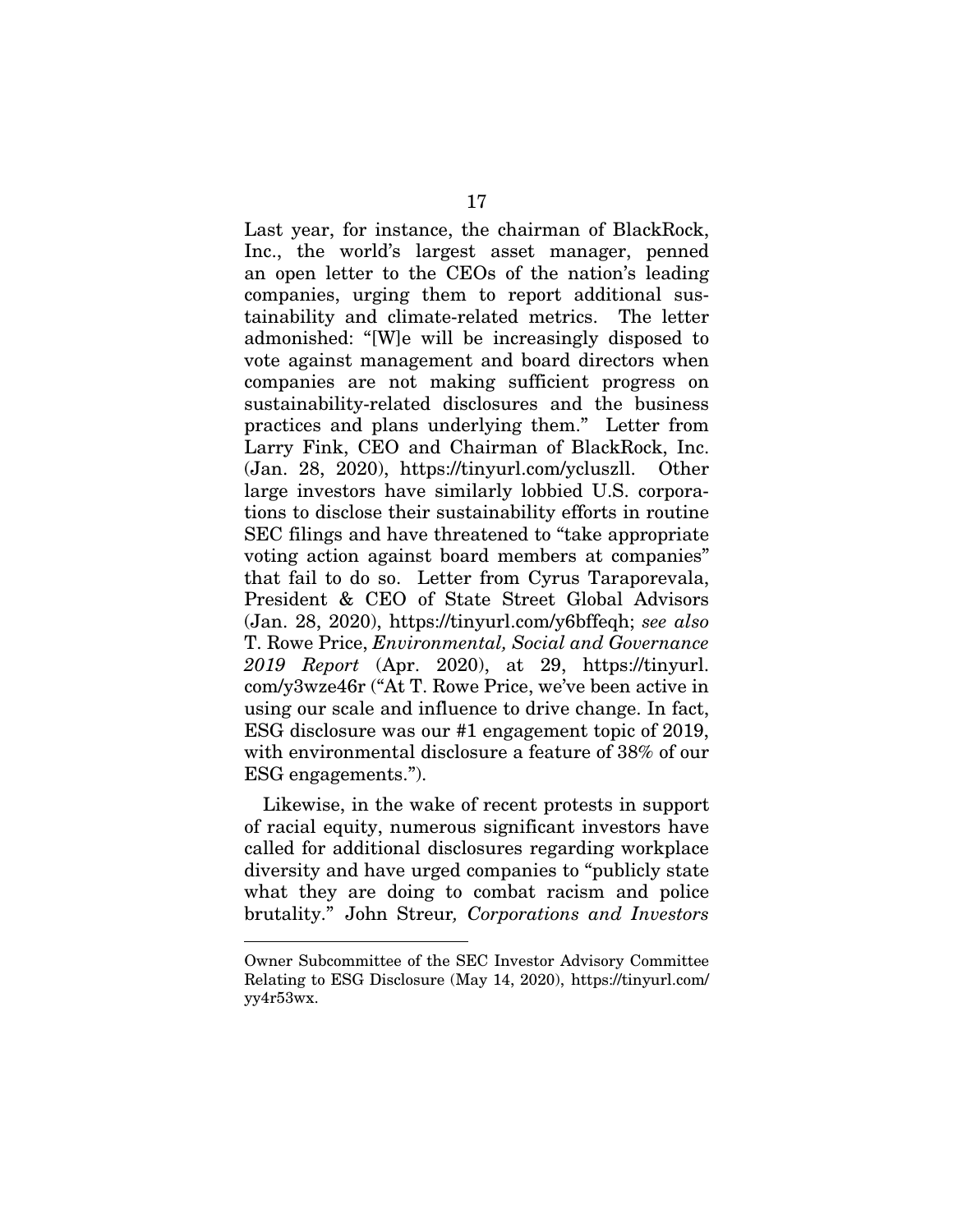*Must Do More to Combat Racism*, Calvert Impact Blog (June 2, 2020), https://tinyurl.com/y5g9ablx; *see also*  Ross Kerber & Simon Jessop, *The Heat's on Corporate America to Reveal Racial Diversity Data*, Reuters (July 2, 2020), https://tinyurl.com/yyle49my ("Activist investors say efforts to make diversity data public are gathering momentum, partly since this can be easier than reforms like adding social metrics to CEO pay programs or naming new board members.").

Many public companies—including RLC members are therefore increasingly discussing their goals and plans to combat climate change, further diversify their workforce and board composition, and protect their consumer and employee data, among other things. An estimated 76% of retail and other consumer-facing companies in the Russell 3000 index included some level of ESG disclosure in their 2018 annual reports filed with the SEC. *See* Leah Rozin, *ESG Risks Trickle into Financial Filings*, NACD BoardTalk (Oct. 21, 2019), https://tinyurl.com/y56u29f5. A recent survey of SEC filings by the top 50 companies by revenue in the Fortune 100 revealed that every company surveyed increased its ESG disclosures in at least one category in their proxy statements between 2019 and 2020, and 42% of those surveyed also increased their ESG disclosures in at least one category in their annual report on Form 10-K. White & Case, "ESG Disclosure Trends in SEC Filings" (Aug. 13, 2020), https://tinyurl.com/y2m474kd. This recent proliferation of aspirational statements, however, could put RLC members directly in the cross-hairs of the court of appeals' decision, with potentially punitive results.

The troubling implications of the court of appeals' decision on the retail industry are not difficult to imagine. For instance, retailers that make general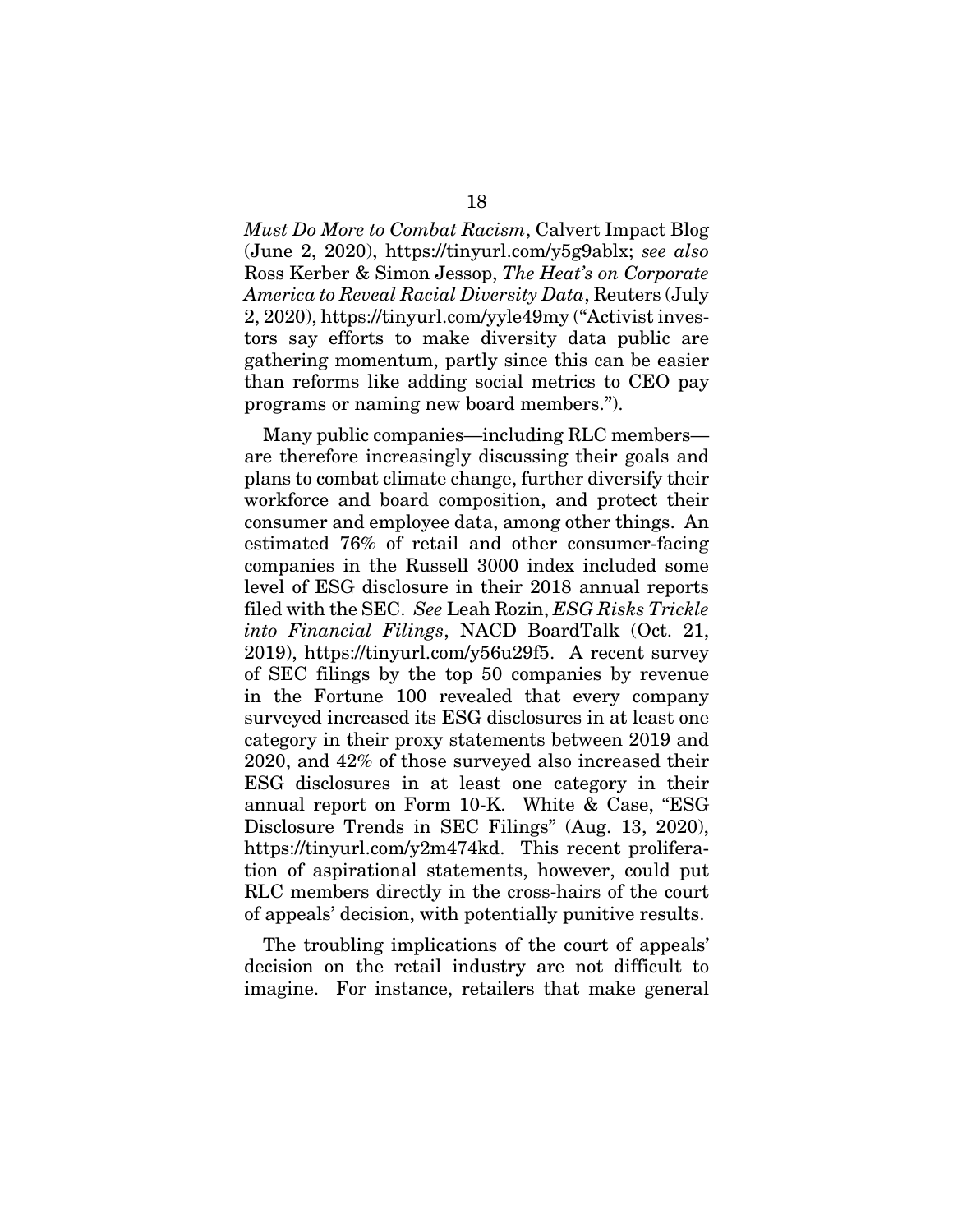public statements such as "we are committed to diversity and inclusion" or "we maintain policies to ensure a discrimination-free work environment" open themselves up to potentially significant liability based on those statements if in the future, for example, an EEOC investigation alleges race or gender discrimination at the organization and the stock price falls, even if the investigation was prompted by public reports which themselves had no price impact.6

Under the court of appeals' decision, it would be nearly impossible for the retailer defendant to rebut the *Basic* presumption at class certification by showing that its ESG disclosures had no price impact. In the hypothetical above, the defendant could offer event

<sup>6</sup> Public companies' statements regarding the promotion of diverse employees to management positions and the role that diversity plays in the board nomination process have become the focus of shareholder litigation in recent months. *See, e.g.*, *Lee v. Fisher*, Civ. No. 20-06163 (N.D. Cal. Sept. 1, 2020), ECF No. 1 (shareholder derivative action filed against The Gap, Inc. board alleging that the company's directors made "false assertions about the Company's commitment to diversity," in breach of their "duty of candor [and in violation] of the federal proxy laws"); *Falat v. Sacks*, Civ. No. 20-01782 (C.D. Cal. Sept. 18, 2020), ECF No. 1 (shareholder breach of fiduciary duty action against the board of Monster Beverage Corporation, alleging that the board lacks "meaningful representation" despite the company's claims that diversity is a "tremendous asset"); *Klein v. Ellison*, Civ. No. 20-04439 (N.D. Cal. July 2, 2020), ECF No. 1 (derivative action against the Oracle board); *Kiger v. Mollenkopf*, Civ. No. 20-1355 (N.D. Cal. July 17, 2020), ECF No. 1 (derivative action against the Qualcomm board); *City of Pontiac Gen. Emp. Ret. Sys. v. Bush*, Civ. No. 20-06651 (N.D. Cal. Sept. 23, 2020), ECF No. 1 (derivative action against the Cisco board). While not brought under the federal securities laws, these actions nevertheless demonstrate that the type of aspirational ESG disclosures companies are encouraged to make may increase shareholder litigation.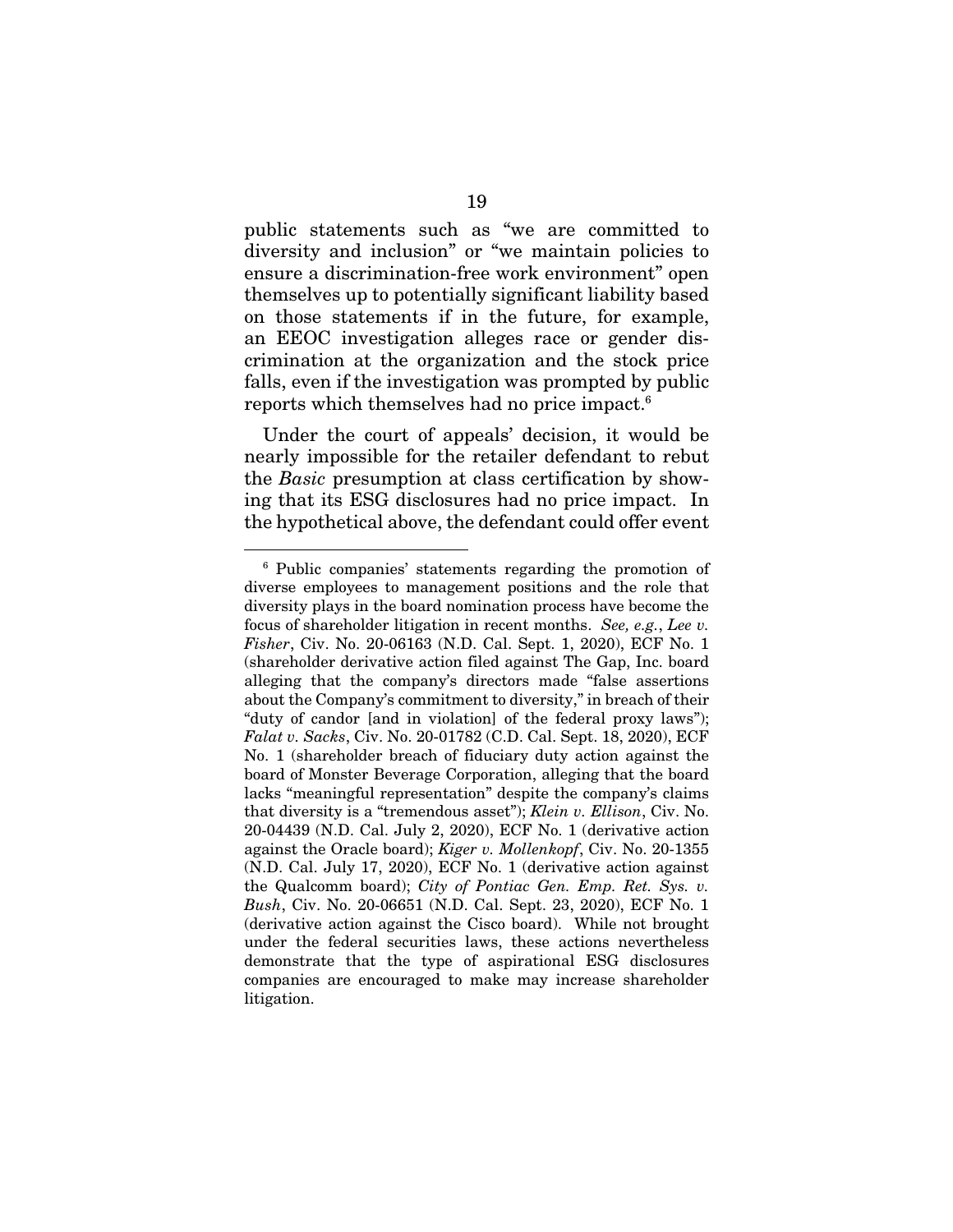studies demonstrating that neither the aspirational statements nor the subsequent public reports of discrimination actually resulted in a statistically significant price change, but that would not suffice. Pet. App. 29a-30a (upholding the district court's determination that "the absence of price movement, . . . in and of itself, is not sufficient to sever the link between the first corrective disclosures and the subsequent stock price drop."). Nor would the defendant be entitled to point to the generic and aspirational nature of its statements at class certification because, according to the court of appeals, the nature of the statements speaks to materiality and must be left for adjudication on the merits. Pet. App. 22a.

The defendant's sole avenue to defeat class certification would be to demonstrate that the stock drop at the end of the class period was *entirely* attributable to the only "new" information released on that day (e.g., the announcement of an EEOC investigation) and not a reaction by the market to what had already come to light—the possibility that the company did not always succeed in preventing workplace discrimination. The court of appeals' decision would thus place on defendants an insuperable burden that would most likely lead to a significant settlement of otherwise meritless claims.

Finally, the court of appeals' application of the inflation maintenance theory to largely aspirational and generic statements of the type often contained in ESG disclosures, and the court's refusal to take into account the nature of those statements at class certification, may compel publicly-traded retailers to reconsider making such disclosures. The risk of effectively automatic certification of a shareholder class following a decline in share price could therefore have a chilling